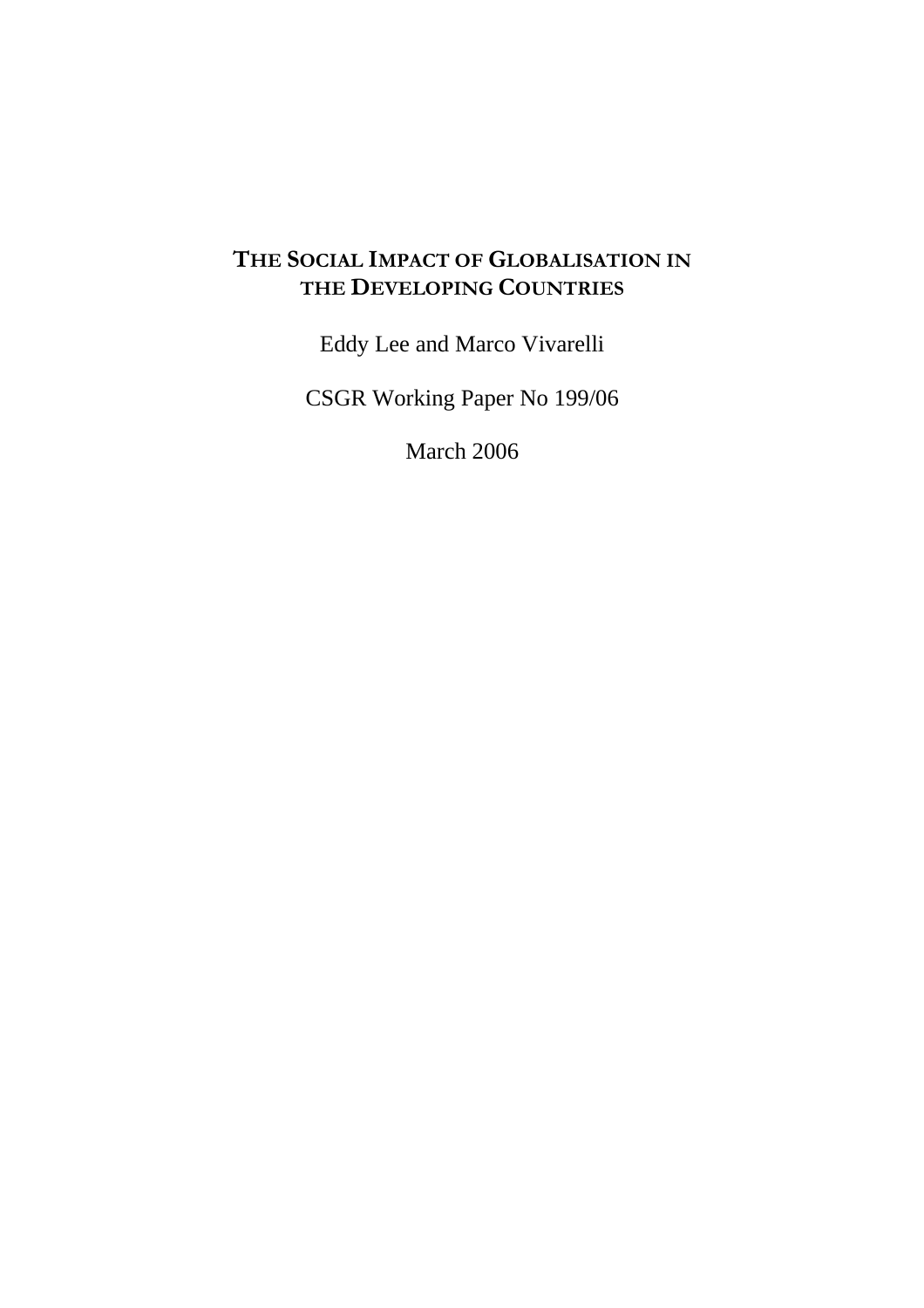# **The Social Impact of Globalisation in the Developing Countries**

Eddy Lee and Marco Vivarelli CSGR Working Paper No 199/06 March 2006

### **Abstract**

In this paper an ex-post measurable definition of globalization has been used, namely increasing trade openness and FDI. A general result is that the optimistic Heckscher-Ohlin/Stolper-Samuelson predictions do not apply, that is neither employment creation nor the decrease in within-country inequality are automatically assured by increasing trade and FDI.

The other main findings of the paper are that:

1) The employment effect can be very diverse in different areas of the world, giving raise to concentration and marginalisation phenomena;

2) Increasing trade and FDI do not emerge as the main culprits of increasing withincountry income inequality in DCs, although some evidence emerges that import of capital goods may imply an increase in inequality via skill-biased technological change; 3) Increasing trade seems to foster economic growth and absolute poverty alleviation, although some important counter-examples emerge.

### **JEL classification system**: F02, O1

**Key words:** Trade, FDI, Employment, Poverty, Within-country income inequality

### **Address for Correspondence:**

Prof. Marco Vivarelli Facoltà di Economia Università Cattolica Via Emilia Parmense 84 I 29100 Piacenza E-mail: marco.vivarelli@unicatt.it

\_\_\_\_\_\_\_\_\_\_\_\_\_\_\_\_\_\_\_\_\_\_\_\_\_\_\_\_\_\_\_\_\_\_\_\_\_\_\_\_\_\_\_\_\_\_\_\_\_\_\_\_\_\_\_\_\_\_\_\_\_\_\_\_\_\_\_\_\_\_

Eddy Lee - International Institute for Labour Studies, International Labour Office, Geneva

Marco Vivarelli - Università Cattolica, Dipartimento di Scienze Economiche e Sociali, Piacenza; Centre for the Study of Globalisation and Regionalisation (CSGR), Warwick; Institute for the Study of Labour (IZA), Bonn; Max Planck Institute of Economics – Entrepreneurship, Growth and Public Policy Group, Jena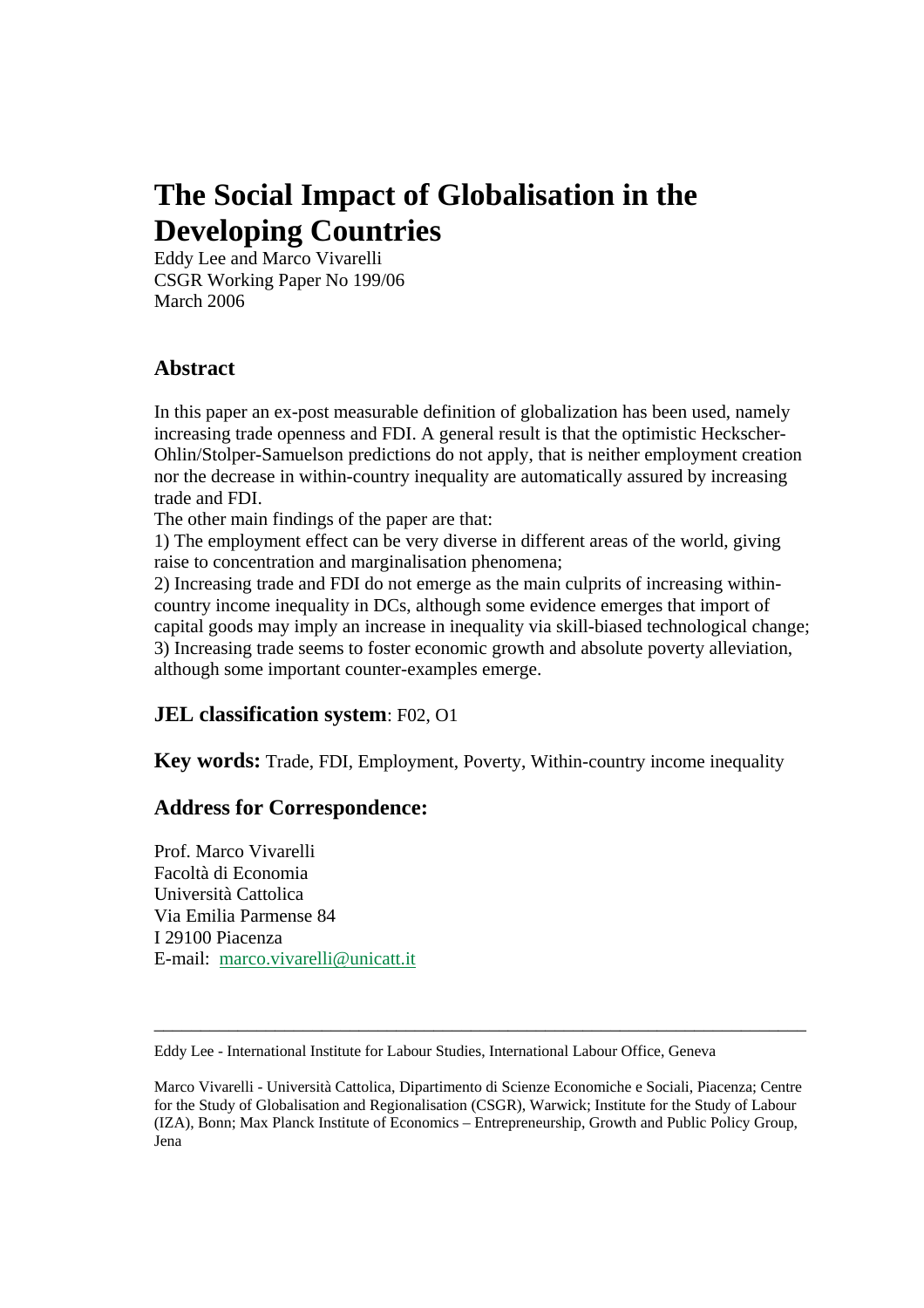### **1. Introduction**

This paper is one of the outcomes of a four-years economic research programme (2001- 2005), funded by the Department for International Development (DFID) of the UK and developed at the International Labour Office (International Policy Group). The general aim of the project is to fill a gap in understanding - both theoretical and empirical concurring the impact of globalization.

Since the '80s, the world economy has become increasingly "connected" and "integrated"; on the one hand the decreasing transportation costs and the diffusion of Information and Communication Technologies have implied a fast downgrading of the concept of "distance", while – on the other hand – gross trade, Foreign Direct Investment (FDI), capital flows and technology transfers have risen significantly. In most countries, the current wave of "globalization" has been accompanied by increasing concern about its impact in terms of employment and income distribution.

Whatever definitions and indicators are chosen (see next section), the current debate is characterized by an acrimonious dispute between advocates and critics of globalization. While this is true even as regards the employment and income distribution effects within the developed world, positions diverge even more sharply over the impact on Developing Countries (DCs). For instance, the optimists underline the link between increasing trade and economic growth and then they conclude that trade is good for growth and growth is good for the poor (both in terms of job creation and poverty alleviation). In contrast, the pessimists show that globalization is quite uneven in its impact and gives rise to negative counter-effects on the previously protected sectors, the marginalisation of entire regions of the world economy and possible increases in withincountry income inequality (WCII). Another example of this kind of diversity of opinions is the debate about poverty indicators: supporters of globalization underline the fact that worldwide absolute poverty has decreased over the last two decades, while critics of globalization show that this result is almost entirely due to statistical artefacts and to the fast growth of China, while absolute poverty has increased in many DCs and relative poverty has increased in the majority of countries.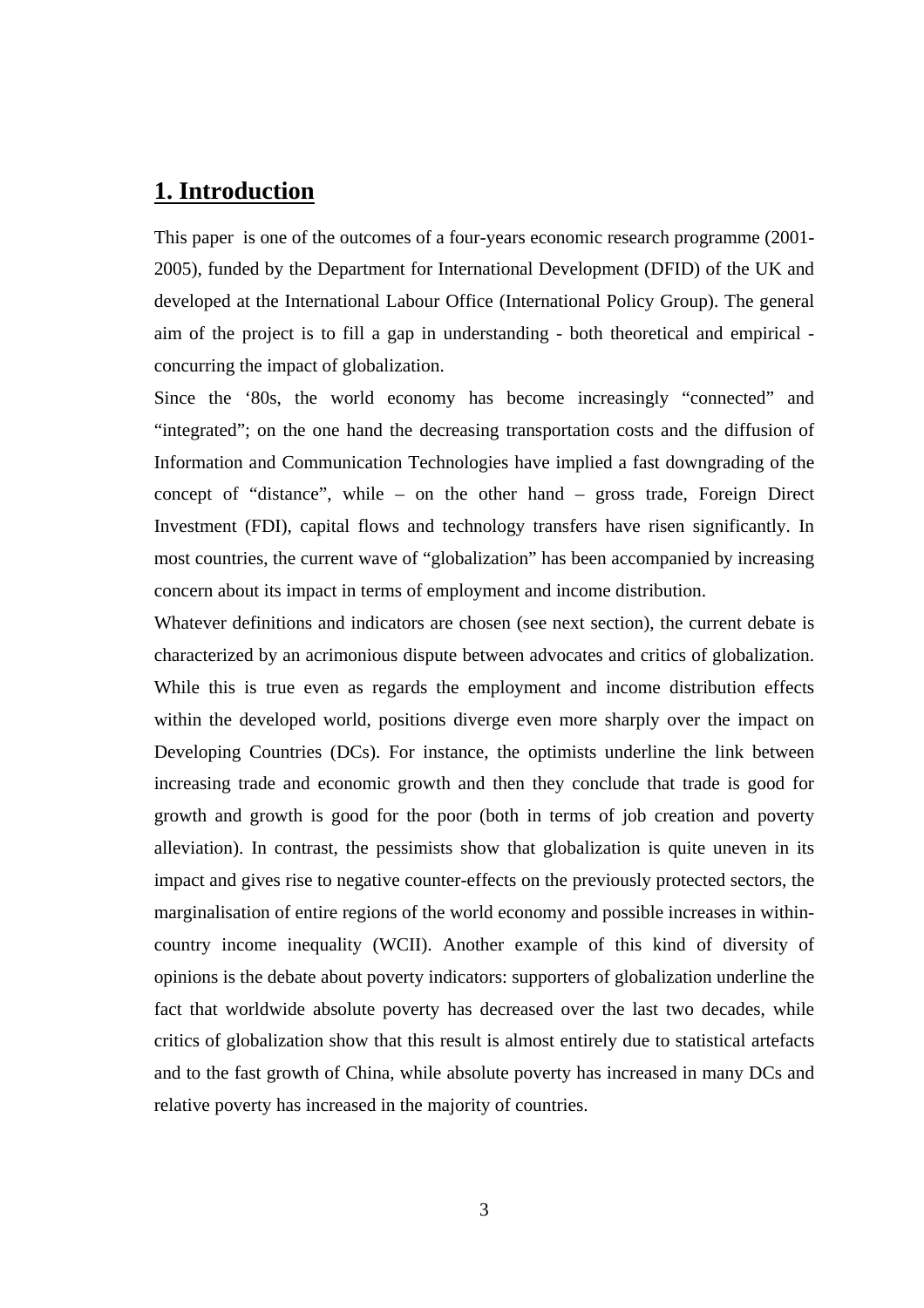The following sections will try to go deeper into these topics and provide some theoretical and empirical answers to the question of whether globalization is good for employment, poverty alleviation and income redistribution within the DCs. In more detail, the rest of the paper is organized as follows: in Section 2 some definitions and methodological choices will be presented; in the next three sections recent theoretical and empirical results will be critically discussed and compared with regard respectively to the impact of globalization on employment, WCII and poverty in DCs, while the concluding Section 6 will summarize the main findings and suggest some policy implications.

### **2. Definition and methodology**

"Globalization" is currently a popular and controversial issue, though often remaining a loose and poorly-defined concept. Sometimes too comprehensively, the term is used to encompass increases in trade and liberalization policies as well as reductions in transportation costs and technology transfer. As far as its impact is concerned, discussion of globalization tends to consider simultaneously its effects on economic growth, employment and income distribution - often without distinguishing betweencountries and within-country inequalities – and other social impacts such as opportunities for poverty alleviation, human and labour rights, environmental consequences and so on. Moreover, the debate is often confused from a methodological point of view by the interactions between history, economics, political science and other social sciences. Partially as a consequence of the lack of clear definitions and methodological choices, the current debate is characterized by an harsh divide between the supporters and the opponents of globalization, where both groups appear to be ideologically committed and tend to exploit anecdotes (successfully or unsuccessfully respectively), rather than sound, comprehensive empirical evidence to support their cause .

Since the debate appears quite confused and the issues overlapping, one of the aims of this contribution is to select some precisely-defined topics and to give an account of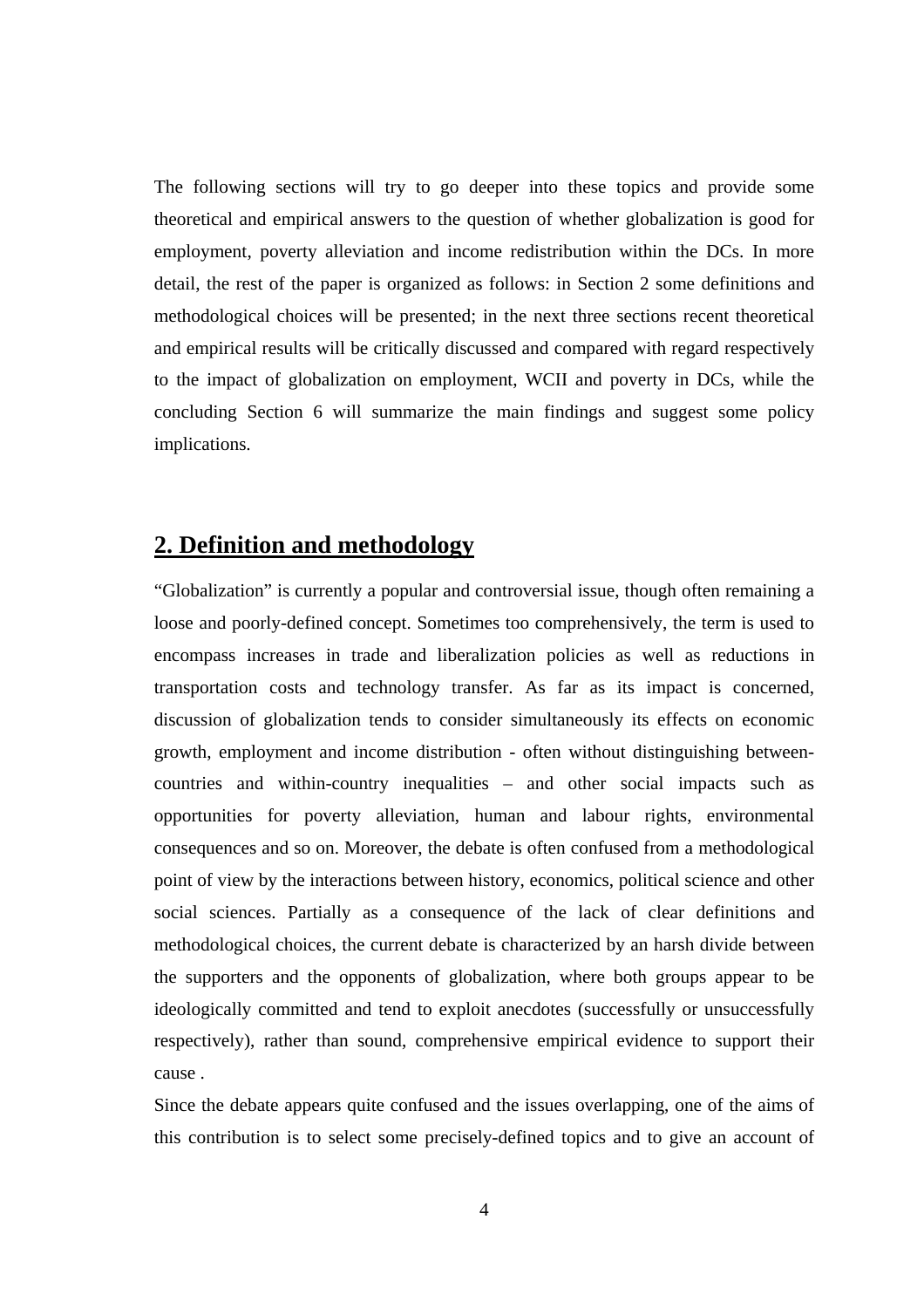theories and applied approaches which have really contributed to the understanding of the social impact of globalization in developing countries (DCs). With this purpose in mind, it is therefore important to clarify the limitations of the discussion put forward in the following sections.

#### *Definition.*

An *ex-post* measurable and objective definition of globalization has been used, namely increasing trade openness and FDI. The purpose is to discuss whether the actual increase in trade and FDI inflows is favouring or damaging DCs engaging in globalization. In this context, we will not address liberalization policies; these are *ex-ante* proposals which may be announced and not implemented or implemented but not effective. When evaluating the effect of globalization, what is really important is not the impact of (often ineffective) policies but the consequences of the actual increase in measurable globalization indexes such as trade openness and FDI. An important limitation of the subsequent analysis is that some aspects of globalization will not be treated (see for instance migration) or only marginally discussed (see for instance financial and portfolio flows).

#### *Countries and period.*

We will only discuss the consequences of globalization (as defined above ) on DCs over the last two decades. Although there is much wider economic literature available on the impact of globalization in developed countries, here we will only focus on DCs .

#### *Methodology.*

While this subject may also be fruitfully studied from a historical, sociological, demographical or political viewpoint, here the adopted methodology will be only economic, with particular attention devoted to the applied approaches.

#### *Scope.*

Only some particular aspects of the social consequences of globalization in DCs will be treated, namely the impact of increasing trade and FDI upon domestic employment, within-country income inequality (WCII) and poverty reduction.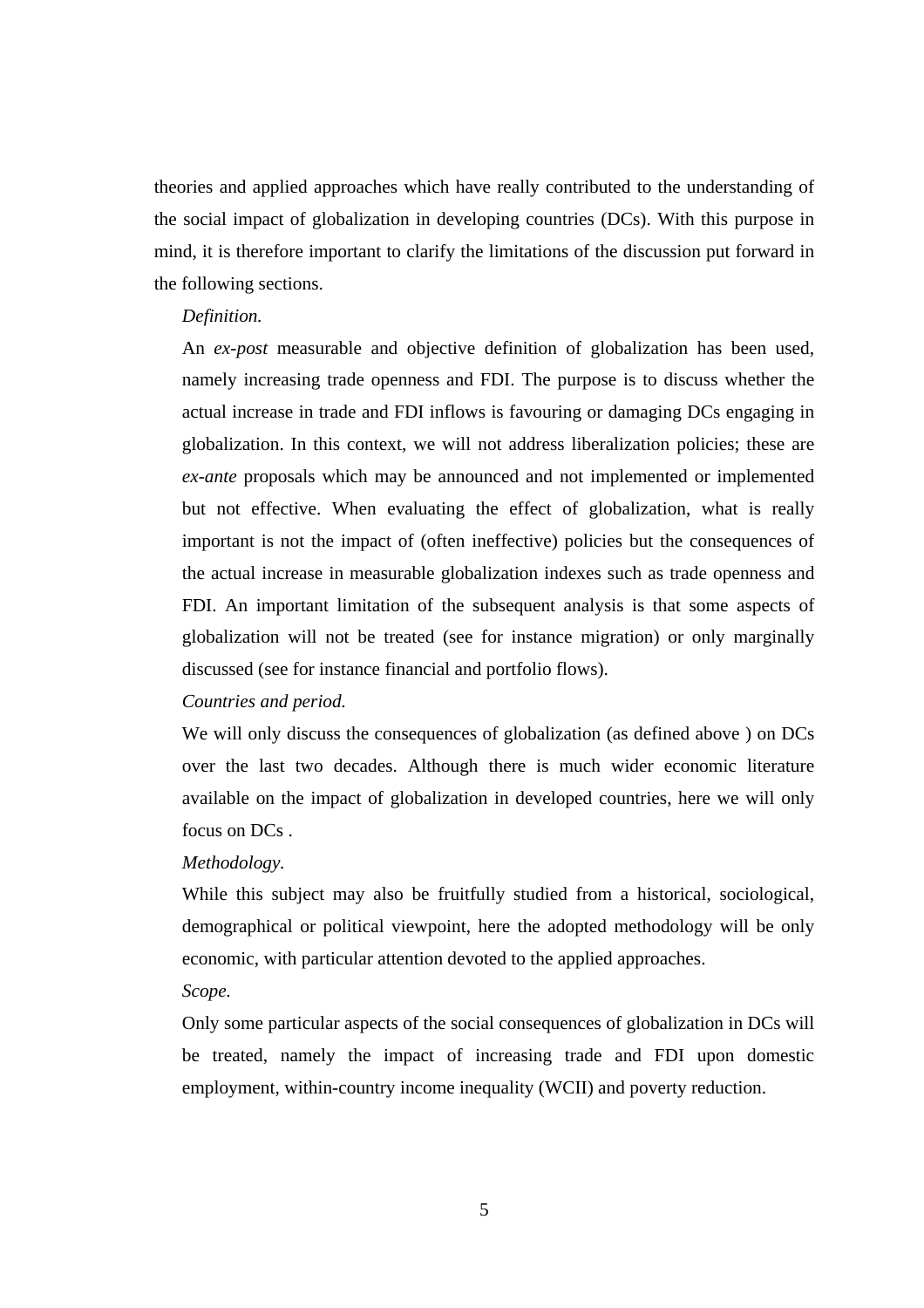Given this general framework, further and more detailed purposes of this paper are as follows:

- 1) to provide a comprehensive discussion of the recent theoretical and empirical economic literature investigating the three-fold impact of globalization mentioned above;
- 2) to address the relevant research questions emerging from the existing literature, namely: a) What is likely to happen to local employment and income distribution when a DC chooses to open (or becomes exposed) to globalization? b) Which are the channels through which trade and FDI affect employment, within-country income distribution and poverty reduction? c) What is the role of the level of development and of the institutional framework of a given DC?
- 3) to derive possible policy implications, useful for national and international policy-makers targeting the social consequences of globalization in DCs.

### **3. Globalization and employment.**

According to the theory of the relative comparative advantages, both trade and FDI should take advantage of the abundance of labour in DCs and so trigger a trend of specialization in domestic labour-intensive activities and so involve an expansion in local employment.

However, contrary to this Heckscher-Ohlin (HO) prediction, the analysis of the recent literature supports the conclusion that the employment impact of increasing trade is not necessarily positive for a developing country. In particular, a relaxation of the hypothesis of homogeneous production functions across different countries allows for either the possibility of multiple equilibria (Grossman and Helpman, 1991), or for quite differentiated employment trends in the evolutionary "catching-up" models (Fagerberg,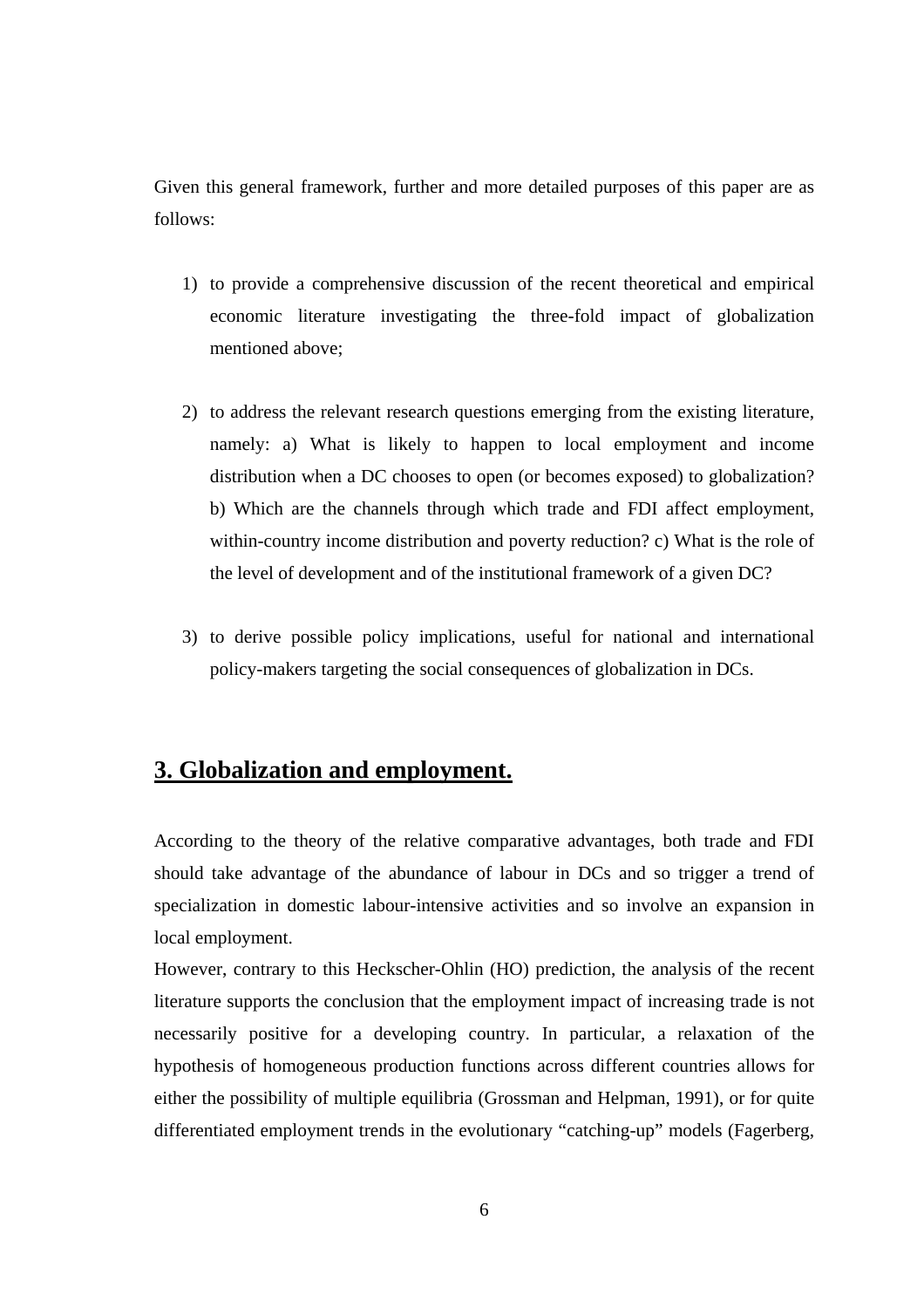1988 and 1994; Dosi *et al*., 1990; Cimoli and Dosi, 1995; Verspagen and Wakelin, 1997; Targetti and Foti, 1997; Montobbio and Rampa, 2005). In fact, when "total factor productivity" increases in the DCs as a consequence of globalization, the employment enhancing competitive effect has to be compared with the direct labour-saving effect of the imported technologies (see Haddad and Harrison, 1993; Coe *et al.*, 1997; Aitken and Harrison, 1999; Kathuria, 2001). In other words, in a developing country, the final employment impact of increasing trade depends on the interaction between productivity growth and output growth both in traded goods sectors and in non-traded sectors. The final outcome cannot be assessed *a priori* for different reasons. On the one hand, export may involve a demand-led economic and employment growth, but - on the other hand – import may displace previously protected domestic firms, inducing labour redundancy. Moreover, in the presence of supply constraints (lack of infrastructures, scarcity of skilled labour, under investment, inefficient labour market), even in the exporting sectors productivity growth may exceed output growth, to the detriment of job creation. Finally, domestic sheltered sectors (such as agriculture, public administration, construction, non-traded service) may act as labour sinks, often implying hidden unemployment and underemployment in the informal labour market (see Fosu, 2004 and Reddy, 2004).

Shifting our focus from trade to FDI inflows, when a developing country opens its borders to foreign capital, FDIs generate positive employment impacts both directly and indirectly through job creation within suppliers and retailers and also a tertiary employment effect through generating additional incomes and so increasing aggregate demand (see Lall, 2004). Yet, all these positive employment effects of "greenfield" FDI have to be compared with the possible crowding-out of non-competitive and previously sheltered domestic firms (implying bankruptcies and job losses); with the possible labour-saving effects of the new technologies brought about by multinational firms; and with the possible reduction in employment associated with FDI operating through Mergers and Acquisitions (M&A).

In fact, both imports and inward FDI may imply a "crowding out" of domestic production (especially formerly protected nascent industries; think, for instance, of the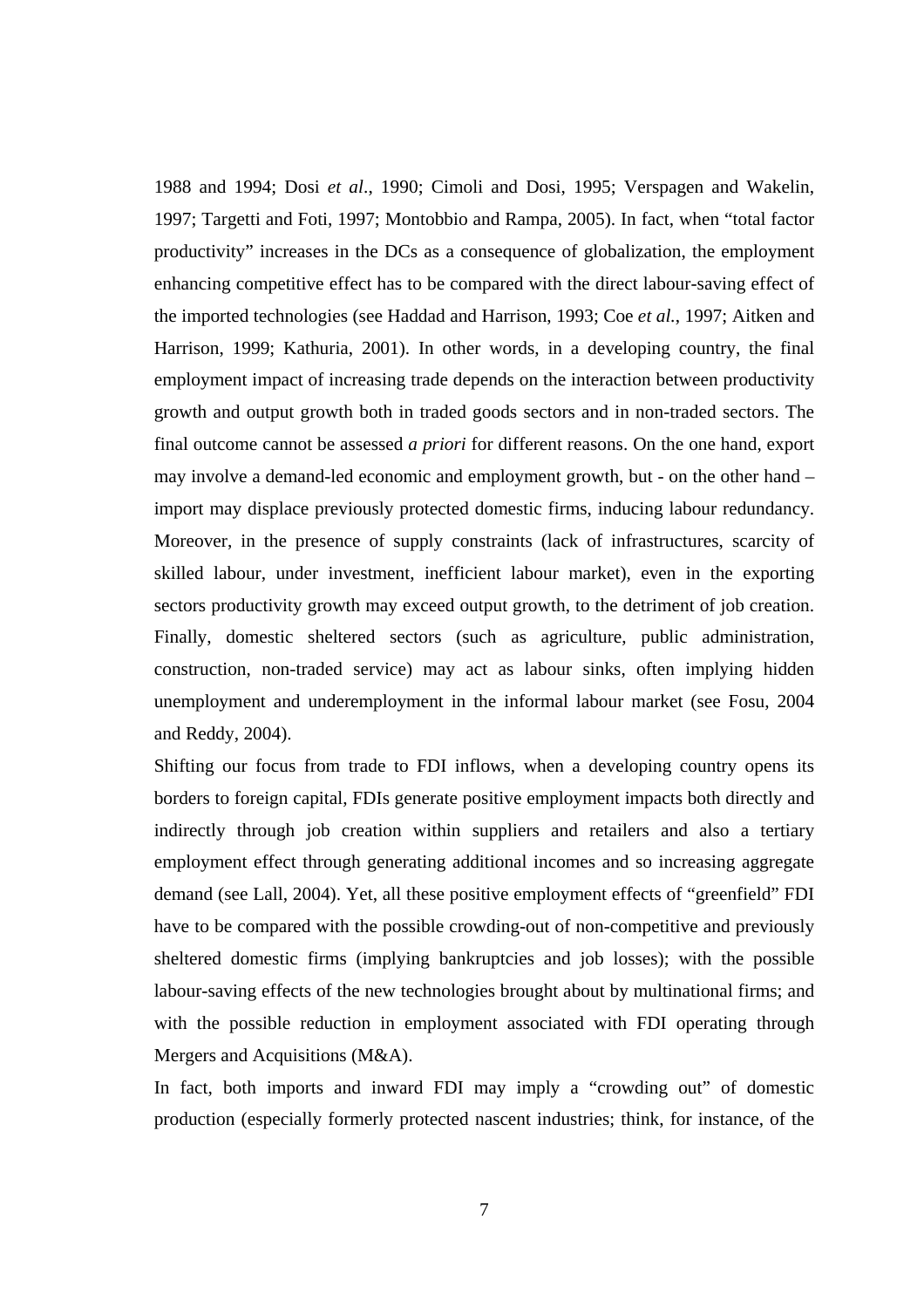case of large urban state-owned firms in China, see Rawski, 2002; see also Aitken and Harrison,1999).

This job displacement effect can be further amplified when FDI inflows are accompanied by financial liberalization and consequent increases in the interest rate, in turn leading to shrinking domestic investments (see Berg and Taylor, 2001).

Since the overall employment impact of trade and FDI is uncertain from a theoretical point of view, it is important to collect data on these relationships and to empirically investigate the direct and indirect effects of globalization on the domestic employment of a globalizing DC.

Matusz and Tarr (1999) survey the studies carried out before 1995 on the impact of globalization on employment in DCs. Comparing the level of employment before and after trade liberalization the authors conclude that trade and FDI liberalization has been beneficial for labour except in the transition countries of Eastern Europe. Ghose (2000 and 2003) analyses the relationship between trade liberalization and manufacturing employment. He highlights that - although increasing trade and FDI have been relevant only in a small bunch of newly industrialized countries - for those countries the growth of trade in manufactured products has implied a large positive effect on manufacturing employment. More evidence has been collected at the national level mostly for the manufacturing sector. It draws a contrasted picture of the effect of globalization. In successfully integrating DCs, the employment effects of trade liberalization has been mixed (mostly negative) in Latin America (see Rama, 1994; Revenga, 1997; Levinsohn, 1999; ILO, 2002; Cimoli and Katz, 2003) whereas they seem globally positive in Asian countries (see Lee, 1996; Orbeta, 2002).

Indeed, the theoretical issues and the empirical evidence discussed in Lee and Vivarelli (2004) lead to the conclusion that the employment impact of trade and FDI is country and sector specific and that the HO theorem is actually rejected in most cases.

For instance, Lall (2004) observes that – while there is a clear evidence that several DCs have exhibited export and employment growth as a consequence of opening to trade and FDI (see also UNIDO, 2002) – doubts can be cast about the belief that globalization should always benefit employment growth within a DC; indeed, different "national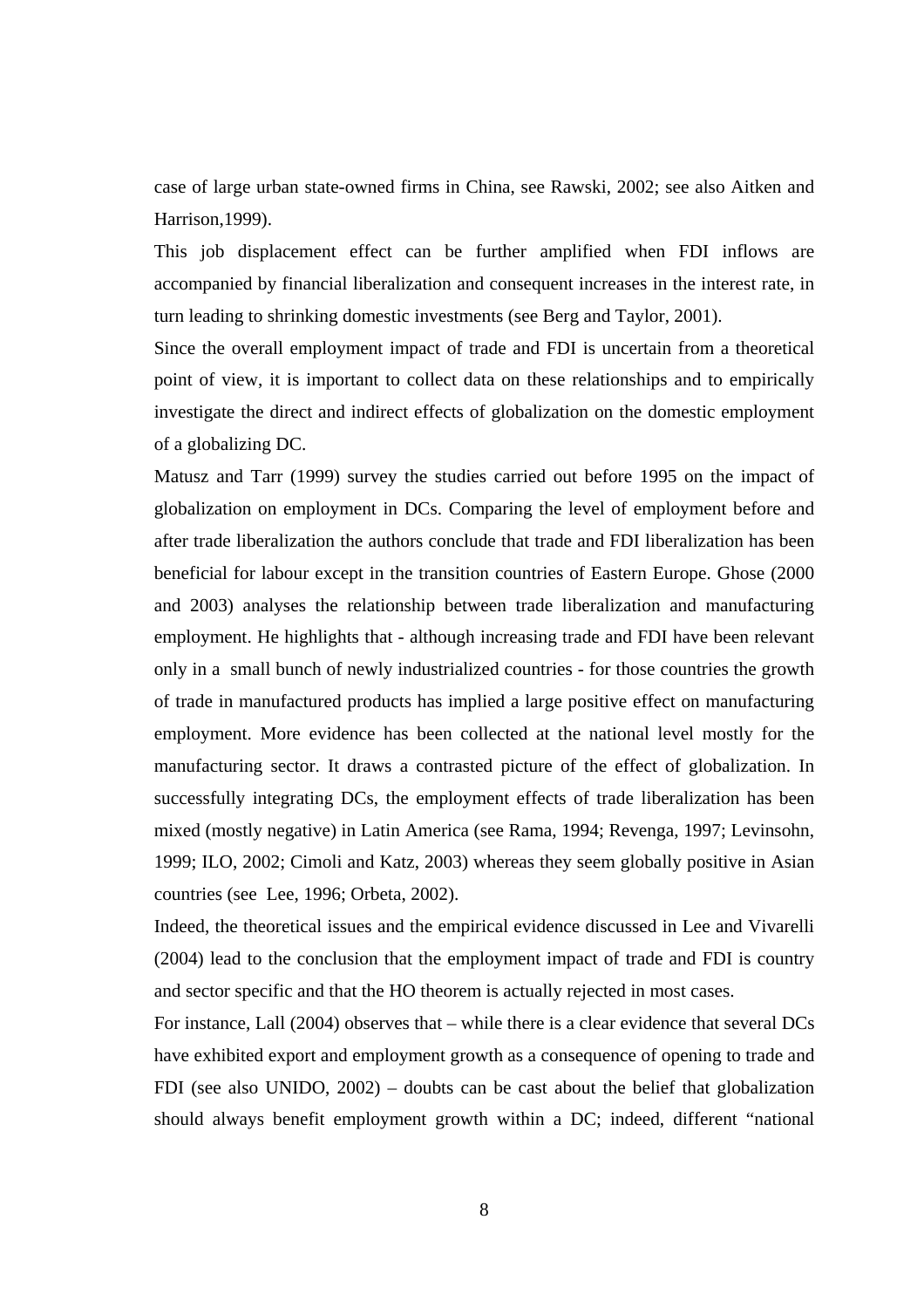absorptive capacities" (or "social capabilities", see Abramovitz, 1986 and 1989) - in terms of institutional setting, labour skills, technological capabilities and competitiveness of domestic firms – can amplify the positive employment impact of globalization, while institutional mismatches between the market, the organisations and the government (see Perez, 1983; Shafaeddin, 2005) and lack of local capabilities can severely jeopardize the potential for economic and employment growth (see also Basu and Weil, 1998).

In this framework, Gros (2004) notes that opening to trade implies both an increase in value added and in labour productivity so that the employment impact cannot be predicted a priori; empirically, the best results in terms of employment growth happen to be within the "non globalizing" DCs (basically because of a lack of any improvement in labour productivity) and in the "slowly globalizing" DCs which are characterised by a labour friendly balance between output and productivity trends.

Finally, Spiezia (2004) studies the employment impact of trade on the manufacturing sector. By comparing labour intensities of exported, imported and non-trade goods the author concludes that in 21 out of 39 sampled DCs an increase in the volume of trade resulted in an increase in employment; however, in the second group of 18 countries, increased integration produced a reduction in employment (in contrast with the HO theorem). As far as FDI is concerned, the author finds out that the impact of FDI on employment is increasing with per-capita income, resulting not significant for lowincome DCs.

# **4. Globalization and within-country income inequality.**

On the one hand, the Stolper-Samuelson (SS) theorem predicts that both trade and FDI should take advantage of the abundance of low-skilled labour in DCs and so imply an increasing demand for domestic low skilled labour and hence decreasing within-country wage dispersion and income inequality (see Stolper and Samuelson, 1941; for a recent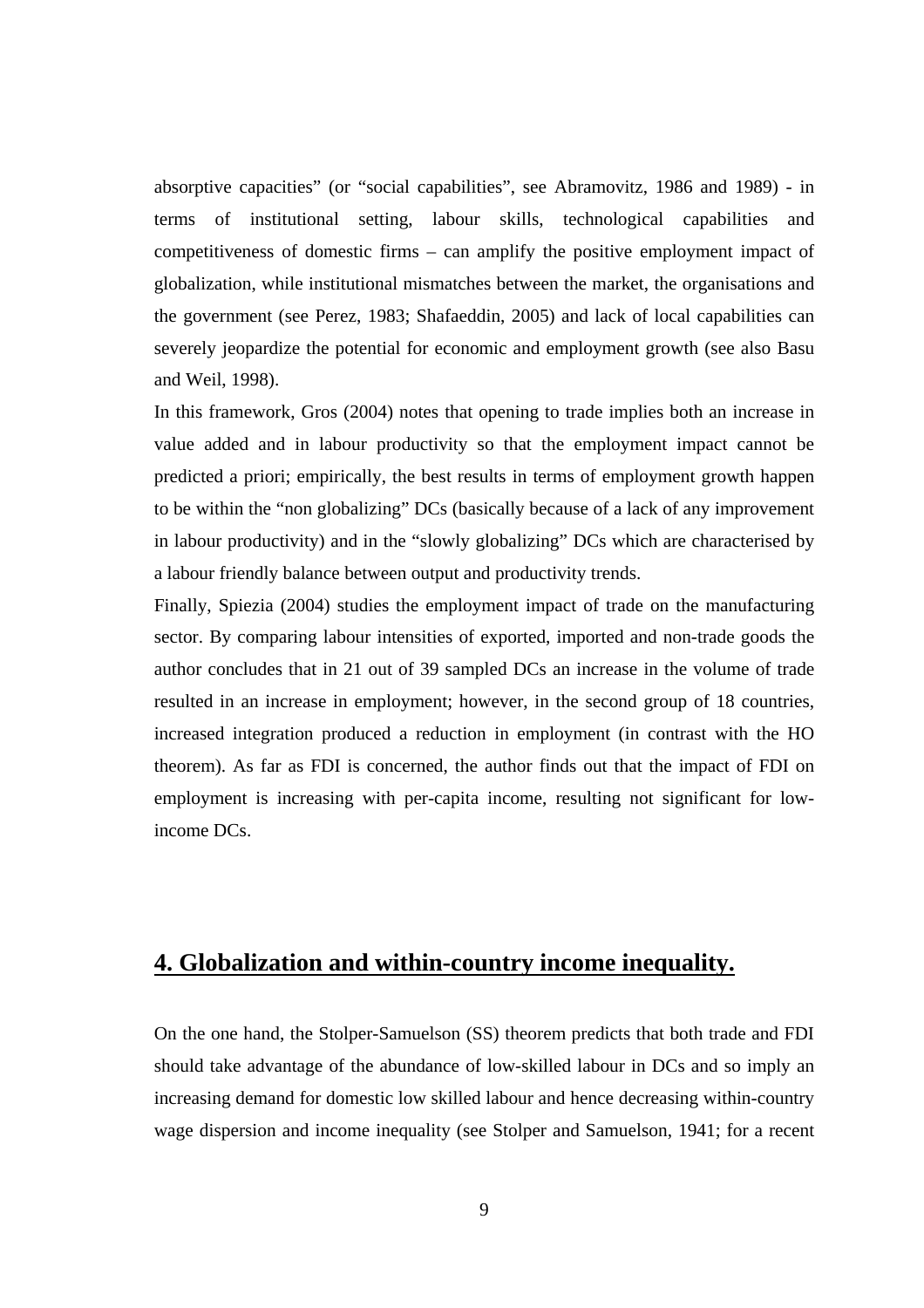reappraisal of the possible equalizing effect of trade in newly industrialized countries, see Wood, 1994 and 1997; for a critical view, see Milanovic, 2002a).

Some important theoretical critiques can be addressed to the SS theorem .

First, is the theorem valid in a global sense or in relation to the so-called "cones of diversification" (see Davis, 1996, a cone of diversification being a group of countries characterised by similar endowment proportions, very similar production functions and supplying the same range of goods)? If SS theorem is valid not in relation to the world economy but in relation to a specific cone of diversification, it could be the case that countries abundant in unskilled labour in a global context are abundant in capital and skilled labour in comparison with some other country in the same cone; if such is the case, the SS theorem might have very different distributional consequences from those one would anticipate on the basis of a simplistic North-South interpretation of the theorem (for instance, in Mexico the equalizing effect of trade and FDI with the USA may be more than compensated by the dis-equalizing effect of competition by China and other newly industrialized Asian countries; see also Wood, 1997 and Wood and Ridao-Cano, 1999).

Second, Feenstra-Hanson's (1996 and 1997) model points out that what is non-skillintensive in a developed country may be skill-intensive in terms of the labour market of the recipient DC; accordingly, shifting production from developed towards developing countries (both through FDI and import/export trade relationships) may imply increasing inequality both in the former and in the latter. For instance, outsourcing of production through FDI from the U.S. to Mexico implies that plants which were relatively intensive in unskilled labour in the U.S. would be relatively skill-intensive in Mexico (with a higher ratio of skilled/unskilled labour than domestic plants), thus raising relative wages and income inequality in both countries (see also Zhu and Trefler, 2001).

Third, the latter increasing inequality effect may be amplified by the possible "skillbiased" nature of technologies embodied both in FDIs (see Findlay, 1978; Wang and Blomstrom, 1992) and in importation of capital goods. Indeed, capital equipment and intermediate goods constitute the majority of increasing imports by DCs following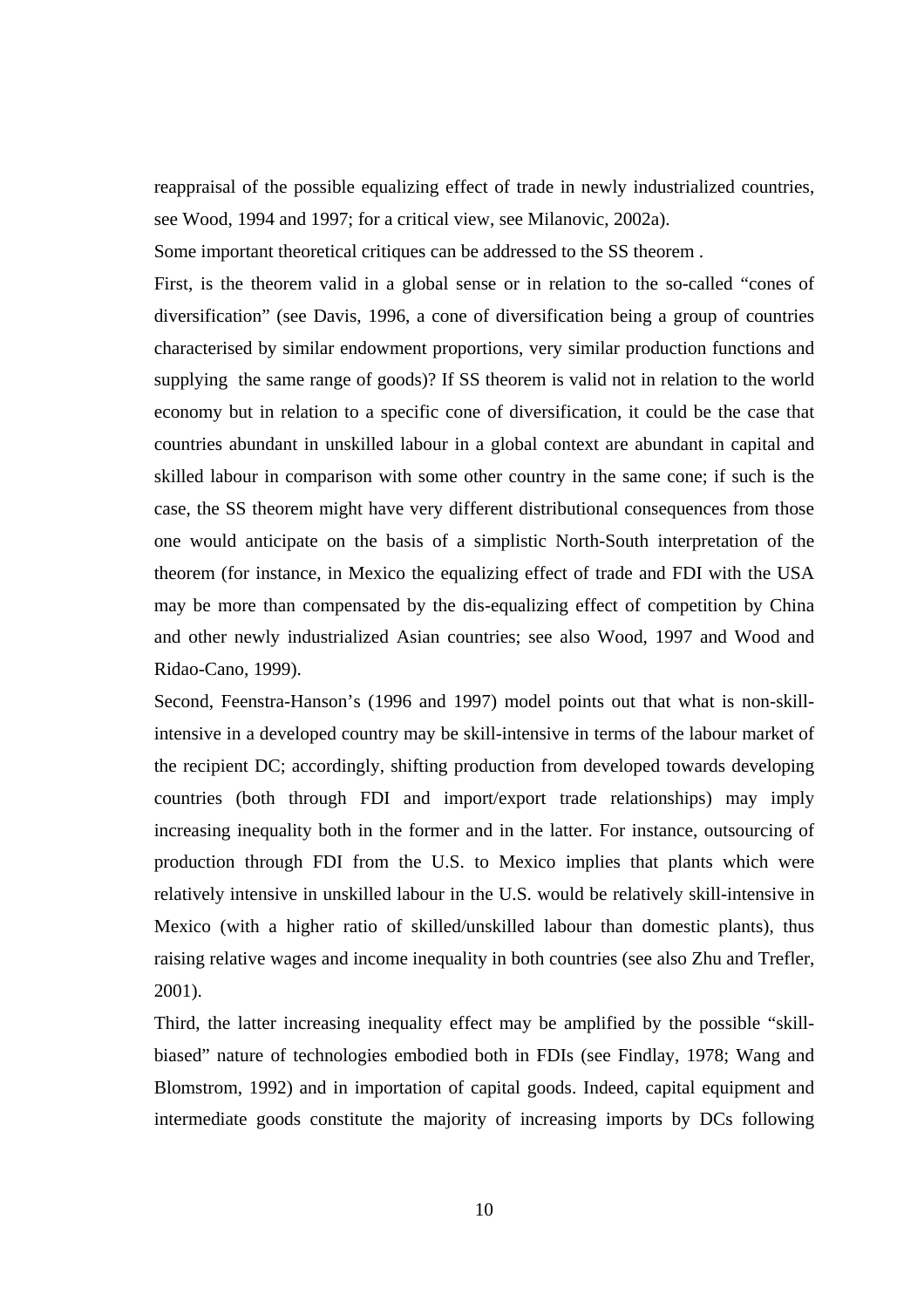liberalisation (see Acemoglu, 1998; O'Connor and Lunati, 1999). For sake of clarity, we can look separately at FDI and importation.

If we think about FDI as a vehicle of new technologies, in addition to the direct effect, there are different channels through which skilled-biased innovation spill over from foreign to local firms: the demonstration effect (local firms adopt new technologies through imitation and reverse engineering, see Piva, 2003); the vertical spillovers (backward and forward linkages lead to intra and inter-industry technology upgrading: see Saggi, 1999); labour turnover and spin-offs (workers trained in foreign owned firms may transfer important know-how to local firms by switching employers or by startingup their own business, see Kinoshita, 2000); and the competition effect (technology upgrading in local firms becomes necessary because of competitive pressures from foreign firms, see Bayoumi *et al.*, 1999).

More than other imports, imports of capital goods, - embodying technological innovations - are important both because of the role they play in contributing to capital upgrading and more generally to the economic growth of DCs (Xu and Wang, 2000; Eaton and Kortum, 2001; Mazumdar, 2001), and because they originate the so-called "skill-enhancing trade", (see Robbins, 1996 and 2002; Barba Navaretti *et al.*, 1998; Berman and Machin, 2000 and 2004; Vivarelli, 2004). In fact, even without necessarily assuming that developed countries transfer their "best" technologies to the DCs, it is quite reasonable to expect that transferred technologies are relatively skill-intensive, i.e. more skill-intensive than those in use domestically before trade and FDI liberalization. If such is the case, openness – via technology – should imply a counter-effect to the SS theorem prediction, namely an increase in the demand for skilled labour, an increase in wage dispersion and so an increase in income inequality.

Finally, globalization is often coupled with market-oriented policy reforms within the globalizing DCs (such as the liberalization of the domestic labour market or the privatisation of previously state-owned firms; see Lee, 2000; Easterly, 2001; Stiglitz, 2002) which often imply possible increases in WCII (Rodrik, 2000; Milanovic, 2003).

Hence, on the theoretical side, relaxing the HO hypothesis of technological homogeneity, and allowing for capital deepening and skill-biased technological change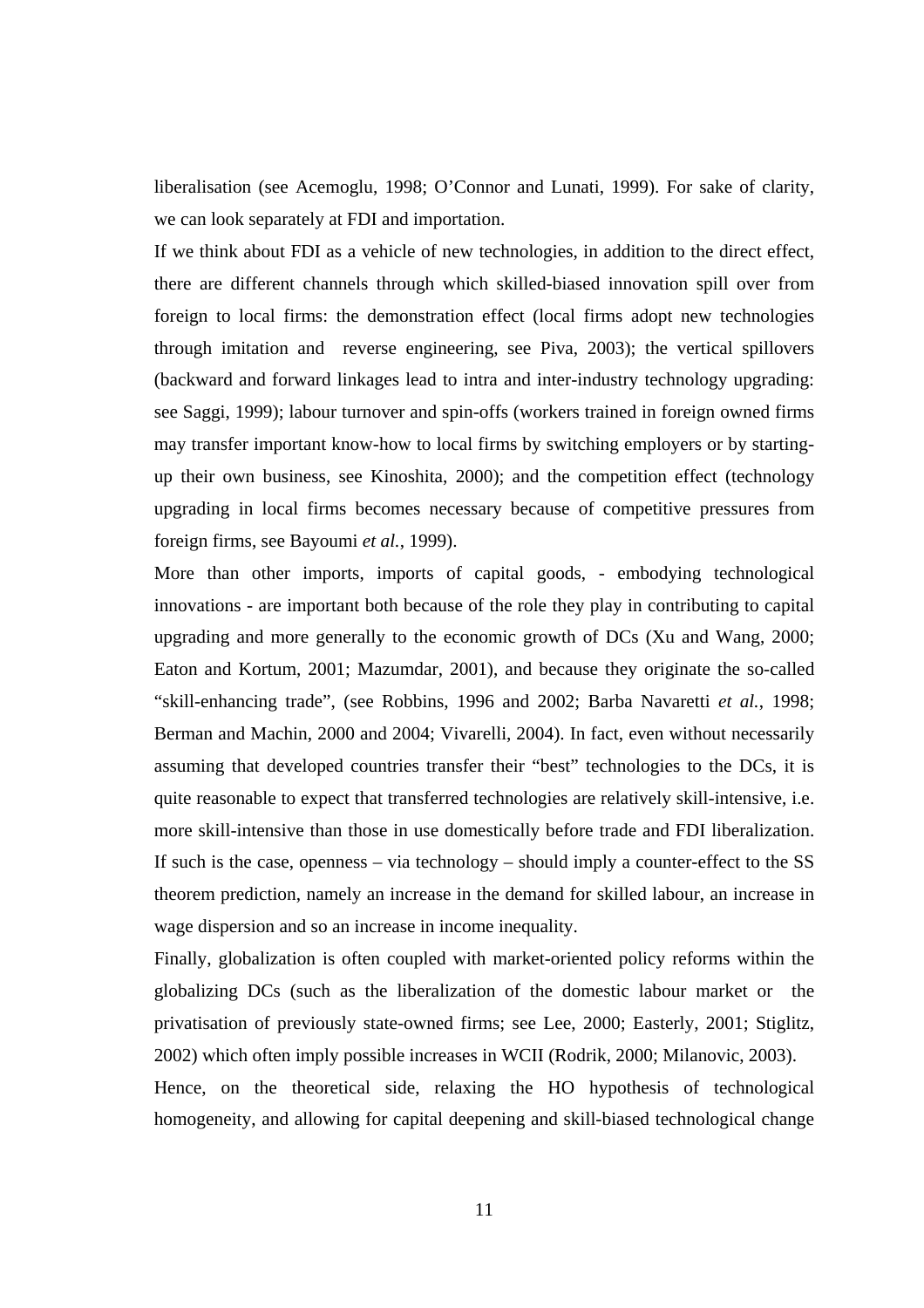(SBTC), opens the way to an important possible counter-effect in terms of the distributional impact of globalization, and so the theoretical prediction ceases to be univocal and becomes open to different outcomes depending on the relative importance of the determinants discussed so far.

On the empirical side and starting from simple correlation analyses, both Bowles (2001) and Dollar and Kraay (2001b) do not find any significant correlation between changes in openness and changes in inequality. Turning the attention to more sophisticated econometric analyses, Edwards (1997) does not find any evidence linking trade liberalization to increases in inequality; Higgins and Williamson (1999) – using a framework based on the unconditional Kuznets' curve - fail to find any significant relationship between economic openness and inequality; Spilimbergo *et al.* (1999) find that trade openness has a positive impact on income inequality in skill-abundant countries, but when they limit the analysis to DCs, they fail to find any significant relationship between trade and inequality; Ravallion (2001) finds no significant effect of exports as a share of GDP on Gini index changes across 50 countries (both developed and developing countries).

However, Birchenall (2001) concludes that, in the case of Colombia, liberalization interpreted as a skill-biased technological change induced wage inequality, polarization and higher labour mobility. Pavcnik *et al.* (2003) show that trade reform in Brazil has contributed to the growing skill-premium through SBTC instigated by increased foreign competition (even though the overall effect on wage differentials is relatively small). Finally, Vivarelli (2004) does not find any significant distributional effect of trade openness and FDI inflows; however, in his study some evidence emerges that, in the early stages of openness to trade, importation may imply an increase in WCII (possibly via SBTC).

The main common conclusion of these empirical studies is that the popular idea that greater economic integration across countries is associated with an increase in inequality within DCs is not necessarily in contrast with theoretical considerations, but it cannot be significantly supported by available recent empirical evidence. As stated by Cornia (2004) globalization *per se'* does not emerge as the main culprit of the current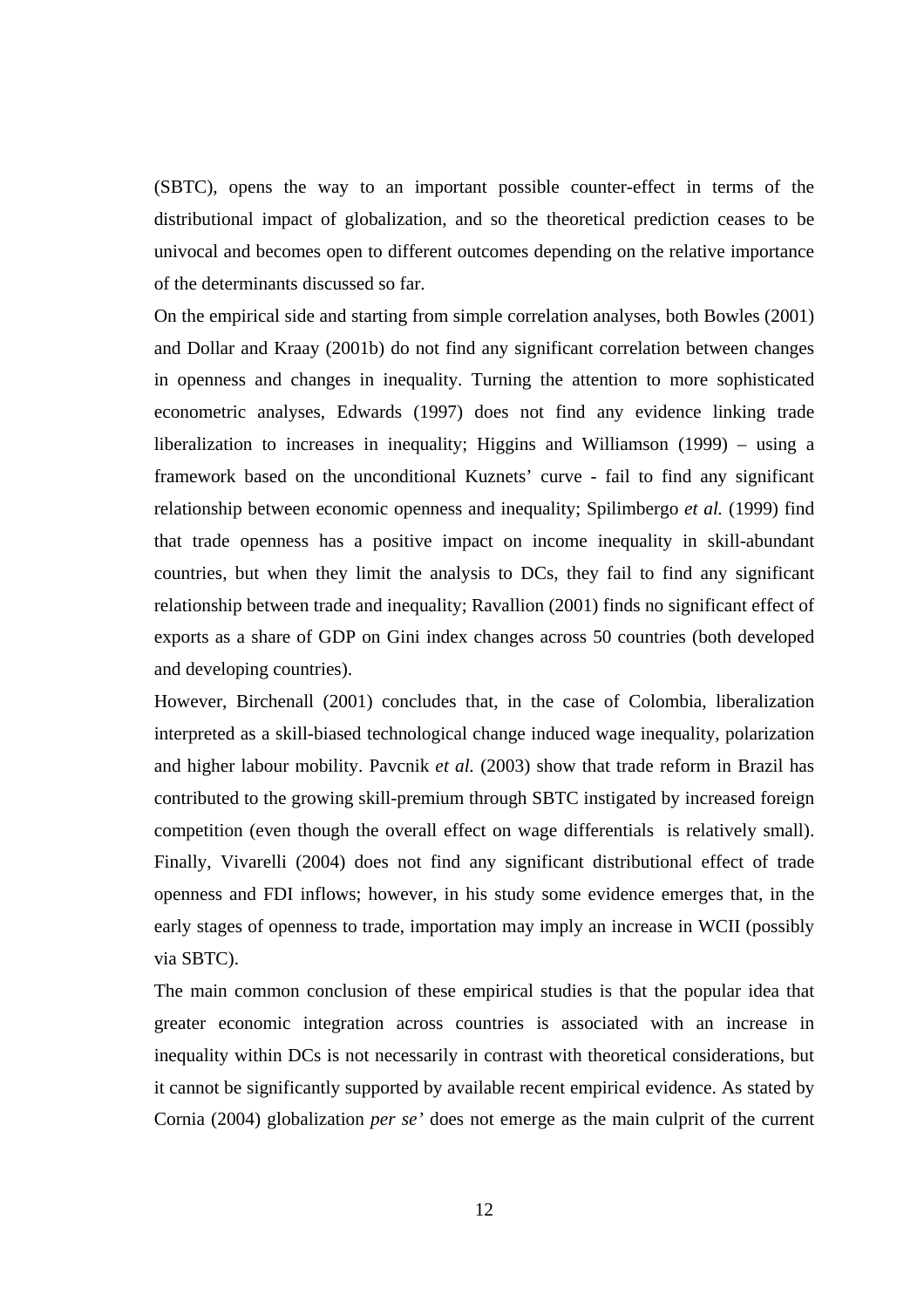increase of WCII in DCs. Yet, recent evidence is consistent with the hypothesis that the diffusion of SBTC from richer to developing countries may imply – at least temporarily - an increase in within-country inequality.

# **5. Globalization and poverty alleviation**

As far as poverty reduction is concerned, trade and FDI are supposed to be beneficial to a DC's economic growth (see Collier and Dollar, 2002; for a much more critical point of view, see Rodriguez and Rodrik, 1999) and so – given the expected overall neutrality in terms of their impact on income distribution (see Section 4) – globalization should be a way to achieve poverty reduction.

Indeed, most DCs experienced a significant reduction in the proportion of their population living below the poverty line, including fast globalizing countries like China, India, Vietnam. Conversely, many slow globalizers in the Sub-Saharan Africa registered an opposite trend.

While the apologists of globalization support the view that current trends clearly indicate a decreasing global inequality (Sala-i-Martin, 2002), the critics show that this result mainly depends on the exceptional growth of China, while absolute poverty has increased in SSA and relative poverty (inequality) has increased in the majority of countries (Milanovic 2002b; Reddy and Pogge, 2002).

On the theoretical side, economic growth is not the only vehicle through which globalization can affect poverty levels, as broadly discussed by Winters *et al.* (2004). In fact, globalization deeply influences labour productivity (and this may imply higher wages on the one hand but job losses on the other hand); the demand for skills (with a possible redundancy of low skilled people concentrated below the poverty line, see also previous Section 4); the need for macroeconomic stability (since stability implies low inflation, trade should affect the poor positively because the poor tend to be hardest hit by increasing inflation, see Bhagwati and Srinivasan, 2002; however, liberalization may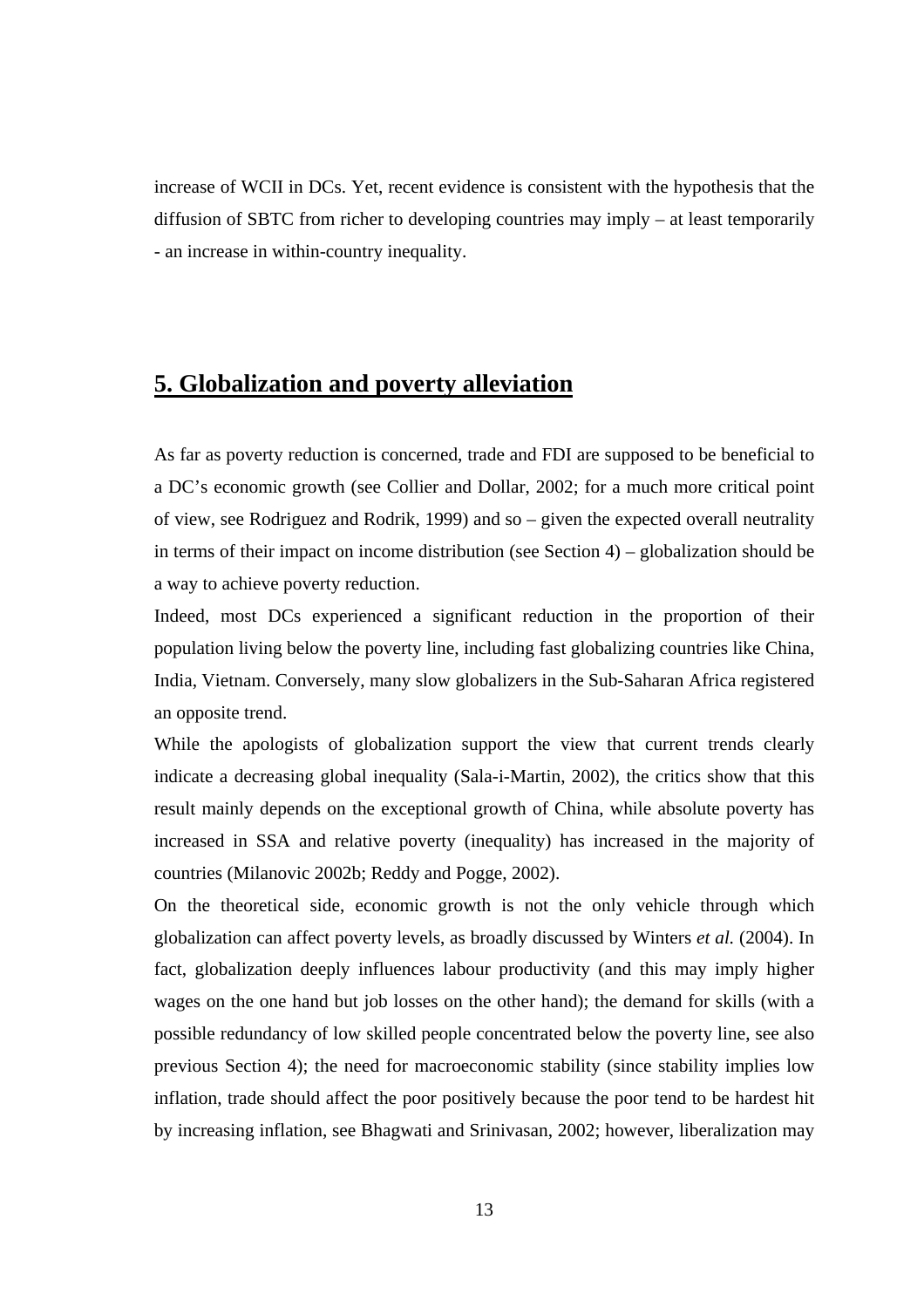also involves cautious and restrictive macroeconomic policies with an opposite effect, see Langmore, 2004); relative prices (with possible adverse or positive effects in terms of purchasing power of poor households depending on the basket of tariffs reductions and on the changes in the terms of trade); relative competitiveness of domestic firms (possibly crowded-out by more efficient multinationals), government revenues and expenditures, etc. On the whole, it is true that globalization aids economic growth and that economic growth aids poverty reduction, but not unconditionally: the final outcome in terms of poverty reduction can be actually either amplified or diminished (even cancelled) by the complementary economic factors and policies which are part of the game.

To better understand the issue, it is also important to distinguish between trade and FDI on the one hand and financial liberalization on the other hand. While increasing trade and FDIs seem to be associated with increasing economic growth and absolute poverty alleviation (although conditional on the occurrence of many complementary events), poverty can rise rapidly in the wake of increased vulnerability, occurrence of generalised economic crises and contagion of "innocent victims" which can all be related to fast financial liberalization (see Lee, 1998; Cornia, 2004; Taylor, 2004). Hence, the liberalization of capital accounts may counterbalance the poverty alleviation effect of trade and FDI and surely be correlated with possible increases in income inequality (see Taylor, 2004; Santarelli and Figini, 2004; for an opposite view underlining the long-run welfare gains associated with financial liberalization, see Kaminsky and Schmukler, 2003).

To conclude, nothing can assure that the relationship between globalization and poverty alleviation has a 1 to 1 nature as implied - for instance, - by the optimistic slogan by Dollar and Kraay (2001a and 2001b) when they state that *"trade is good for growth, growth is good for the poor and so trade is good for the poor".* 

Focusing on the empirical studies, the above mentioned Dollar and Kraay (2001a and 2001b) classify countries into globalizers and non-globalizers according to their performance in raising their trade openness (export + import over GDP) and show that the former group has experienced higher growth rates during the period 1977-97. Then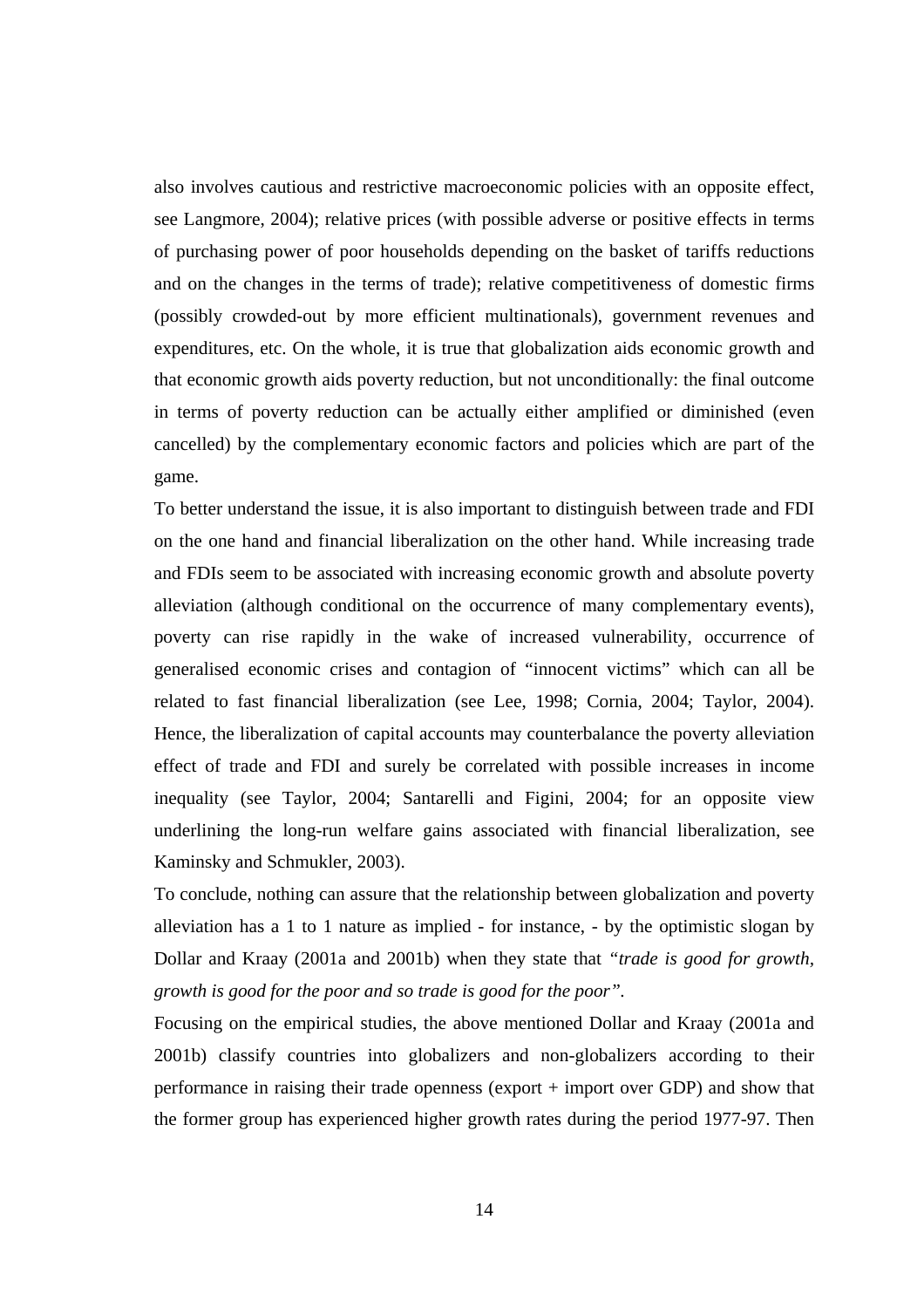they show that the incomes of the poor rise proportionally with average incomes and that globalization does not have any systematic effect on domestic income distribution. They therefore conclude that growth is good for the poor. A summary of the most pertinent criticisms of these papers can be found in Rodrik (2000): the author does not agree with Dollar and Kraay's exogenous definition of globalizers and challenges Dollar and Kraay's arbitrary exclusion of some countries and their use of different base years moving from one country to another. Replicating their empirical exercise, Rodrik finds no support for the hypothesis that globalizers do significantly better in terms of economic growth.

Much more cautious conclusions have been derived by Ravallion (2001) who points out that microeconomic and country-specific researches are needed to understand why some poor people are able to take up the opportunities offered by a globalizing developing economy while others not.

Finally, UNCTAD (2002) report on low-income developing countries stresses that the current conventional wisdom that persistent poverty in LDCs is mainly due to their low level of trade integration is too simplistic; indeed the characteristics of trade integration are more important than its intensity. In particular, it is underlined that completely different paths in poverty are exhibited by non-oil primary commodity exporters (in which poverty has increased) and by manufacturer exporters, which generally display a trend towards poverty alleviation.

Thus, the overall conclusion by Winters (2000) sounds particularly wise: while trade liberalization is generally found to increase economic opportunities and potentialities for DCs, it is absurd to think that globalization never pushes anyone into poverty, if anything because the poor are so heterogeneous within a country and because poor countries differ so much among themselves.

Using data from 120 DCs, Santarelli and Figini (2004 and 2005) have been able to show that:

1) trade openness helps reducing absolute poverty, measured as people living below the poverty lines;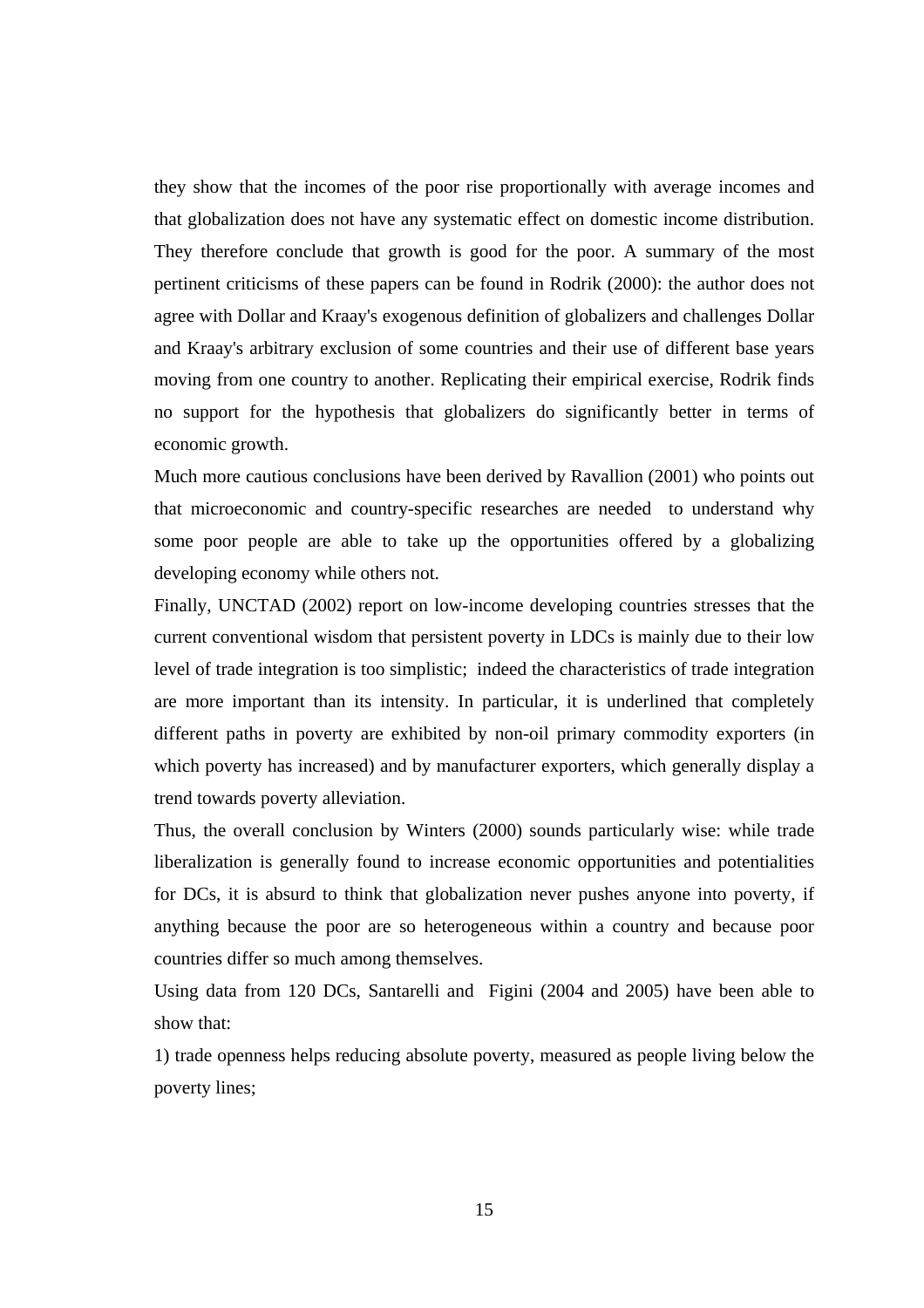2) FDI flows and especially financial liberalization seems to be detrimental for poverty alleviation, although the relationship is only barely significant;

3) there is no significant relationship between trade or FDI and relative poverty, measured as people below 50% of the mean income (this result is consistent with what discussed in the previous Section 4).

## **6. Conclusions and policy implications**

In Section 2, we posed some general questions to which the following discussion aimed to give analytical and empirical answers.

1) What is likely to happen to local employment and income distribution when a DC chooses to open (or becomes exposed) to globalization?

As is obvious from the discussion in the previous sections, both the theory and the empirical evidence did not give us black and white, clear-cut results, but rather nuanced research outcomes.

If one is to be found, a general result is that the optimistic HO/SS predictions do not apply to the current wave of globalization; indeed, neither employment creation nor the decrease in within-country inequality are automatically assured by increasing trade and FDI. In contrast, the employment effect can be very diverse in different areas of the world, giving raise to concentration and marginalisation phenomena, with scope for enhancing the "absorptive capacity" of a given socio-institutional system which is quite large.

In more detail, the employment impact depends on the initial labour-intensity, the output effect and the productivity effect characterizing traded goods and non traded goods sectors. According to the values of these three parameters and to the magnitude of possible constraints in the supply of capital, infrastructure and skilled labour, very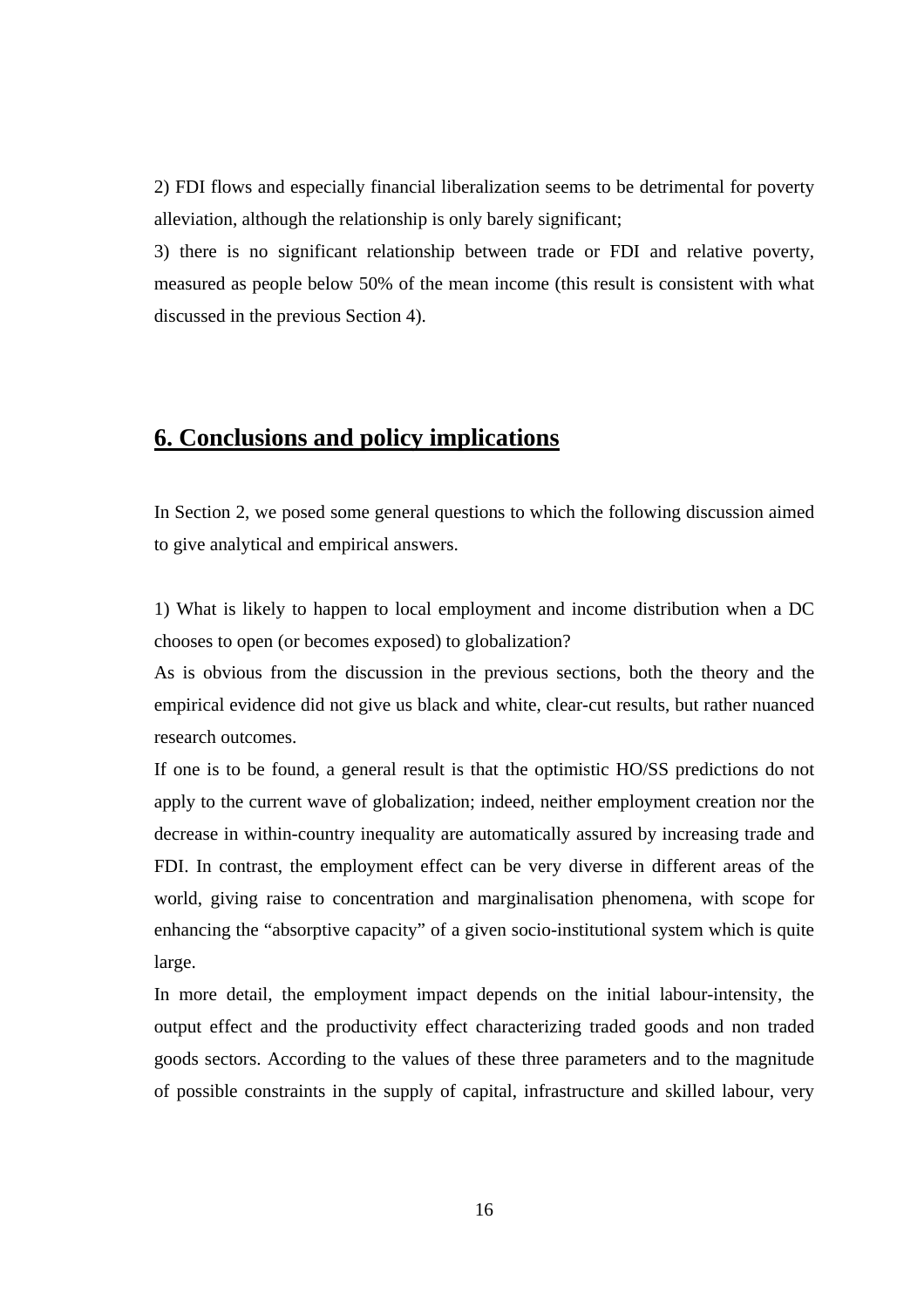different results in terms of job creation can emerge. Very similar arguments apply to the employment effects of FDI inflows.

As far as income distribution is concerned, while SS's theorem definitely does not apply, it is also true that increasing trade and FDI do not emerge as the main culprits of increasing within-country income inequality in DCs. However, some evidence emerges that, in the early stages of openness to trade, import of capital goods may imply an increase in within-country inequality via SBTC.

Finally, increasing trade seems to foster growth and absolute poverty alleviation, although some important counter-examples emerge, especially in Sub-Saharan Africa. While FDIs seem to be neutral in terms of their impact on income distribution and poverty, financial liberalization seems to have adverse effects on relative poverty.

2) Which are the channels through which trade and FDI affect employment, withincountry income distribution and poverty reduction?

The positive outcome of increasing trade on poverty reduction is mediated by increasing economic growth. Since overall trade (import+export) is neutral in terms of income distribution and fosters economic growth, the final outcome is an overall reduction in poverty.

As far as employment and income distribution are concerned, a clear message emerging from many studies is that technology matters. If trade (especially through importation of machinery) and FDI are characterized by labour-saving and skilled-biased technologies, globalization implies consequences which are opposite to the HO/SS predictions, i.e. decreasing employment and increasing within-country income inequality. In this context, the preliminary theoretical and empirical results discussed in Section 4 – concerning the spreading of SBTC from developed to middle income DCs – open the way to a very promising avenue of further research.

Another important mediating channel of the social consequences of increasing trade and FDI is the institutional organization of the labour market (including the informal sector). The presence of labour market flexibility and extensive use of informal labour may increase the positive employment impact, in quantitative terms, of globalization.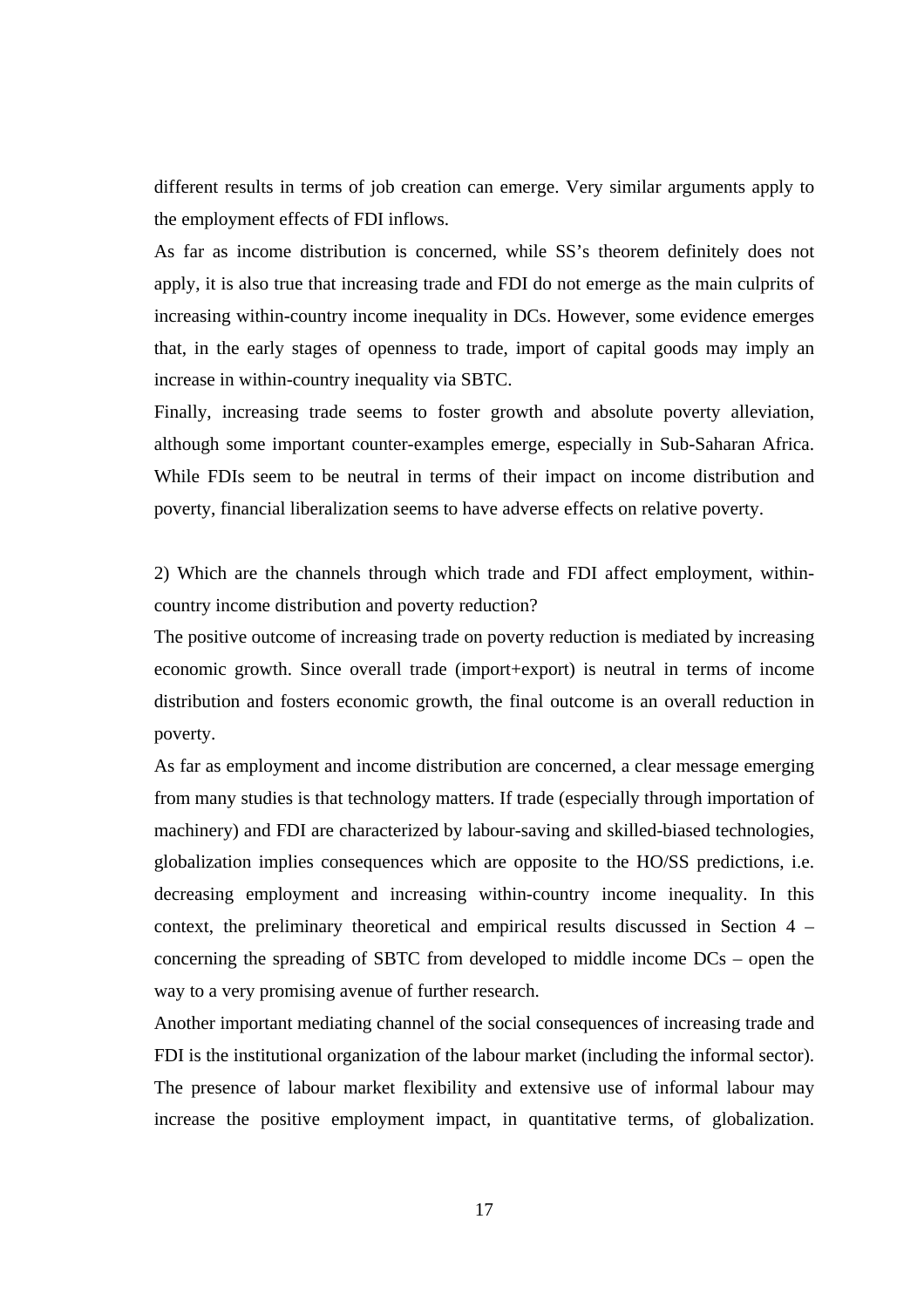However, possible counter-effects are quite serious and negative, and they entail increasing income-inequality and social dumping (a sort of "race to the bottom" and "beggar thy neighbour" race induced by globalization). In the end, this regressive race may imply a substantial reduction in the socio-economic capabilities of a given DC, finally affecting the "absorptive capacity" of that country in terms of political institutions, social cohesion and technological opportunities.

3) What is the role of the level of development and of the institutional framework of a given DC?

On the whole, the level of economic and human development does matter in shaping the direction and the impact of the current wave of globalization. For instance, the role of the physical and human infrastructures within a DC is crucial in maximizing the positive employment and distributional effects of increasing trade and FDI. Conversely, bottlenecks in the supply of educated and skilled labour and in public and private investments (including R&D) may condemn a country to marginalisation, exploitation and high levels of domestic unemployment and income inequality.

Examples and policy implications are quite straightforward and concern: the role of education and training; the institutions regulating labour and capital markets; the modes of "governance" at the local, regional and national levels (including tax reforms and eradicating of corruption); industrial and innovation policies targeting new and fast growing sectors and products; the construction of a welfare system able to create safety nets for possible victims of the globalization process.

4) Given the results from the previous points, what policy suggestions can be made to a globalizing DC?

Needless to say, here we cannot go into a deep analysis of possible national and international policy options; however, we can briefly highlight from the previous discussion four main avenues for policies devoted to amplifying the positive impacts of globalization in terms of a DC's domestic employment and within-country income distribution.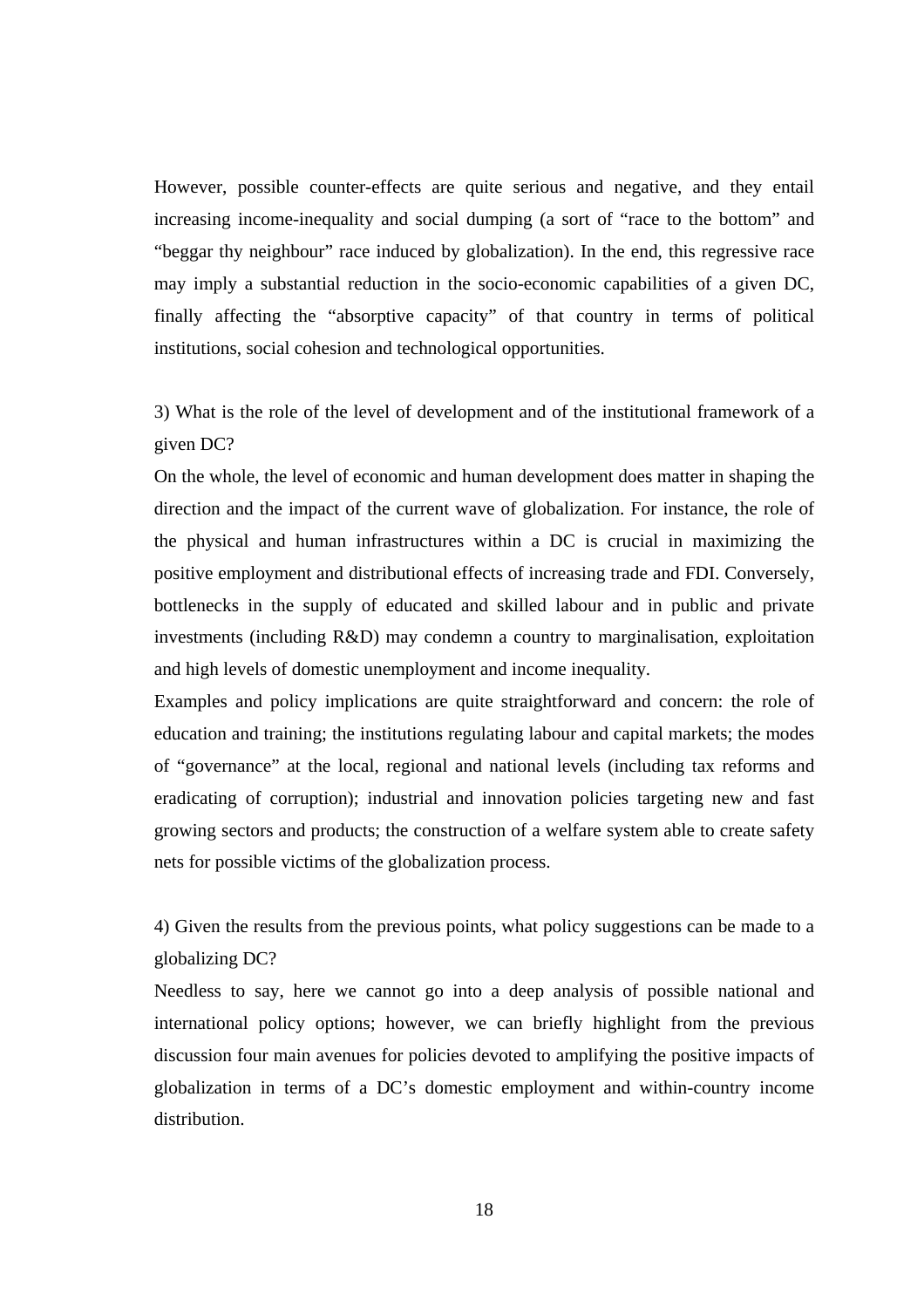a) Market failures and disparities in the initial levels of economic and human development, technological "absorptive capacity" and "social capabilities" call for "controlled liberalization" as the best way to foster globalization. Indeed, cautious globalizers seem to be characterised by the best employment performances, while faster globalization may imply a wider income inequality trough increasing import. Together with some form of policy controls on trade and FDI, financial liberalization should be even more restrained in particular historical circumstances. In fact, a sudden financial liberalization can be accompanied by increasing vulnerability and increasing poverty.

b) Given the crucial role of the specific institutional, structural and technological characteristics and the uneven distribution of the positive employment effects of globalization (both in terms of countries and in terms of economic sectors), a possible new role emerges for regional, industrial and innovation policies at the national level.

c) Given the possible adverse distributional effect of importing pervasive SBTC, a crucial role has to be attributed to national and local education and training policies, in order to increase the supply of skills. Conversely, skill shortage implies an output constraint and an increasing wage dispersion with negative effects both in terms of domestic employment and within-country income inequality.

d) Heterogeneous and country-specific impacts in terms of employment and income distribution call for preventive intervention (for instance through insurance schemes and/or social safety nets) at the international level by means of adequate social, labour and income multilateral policies.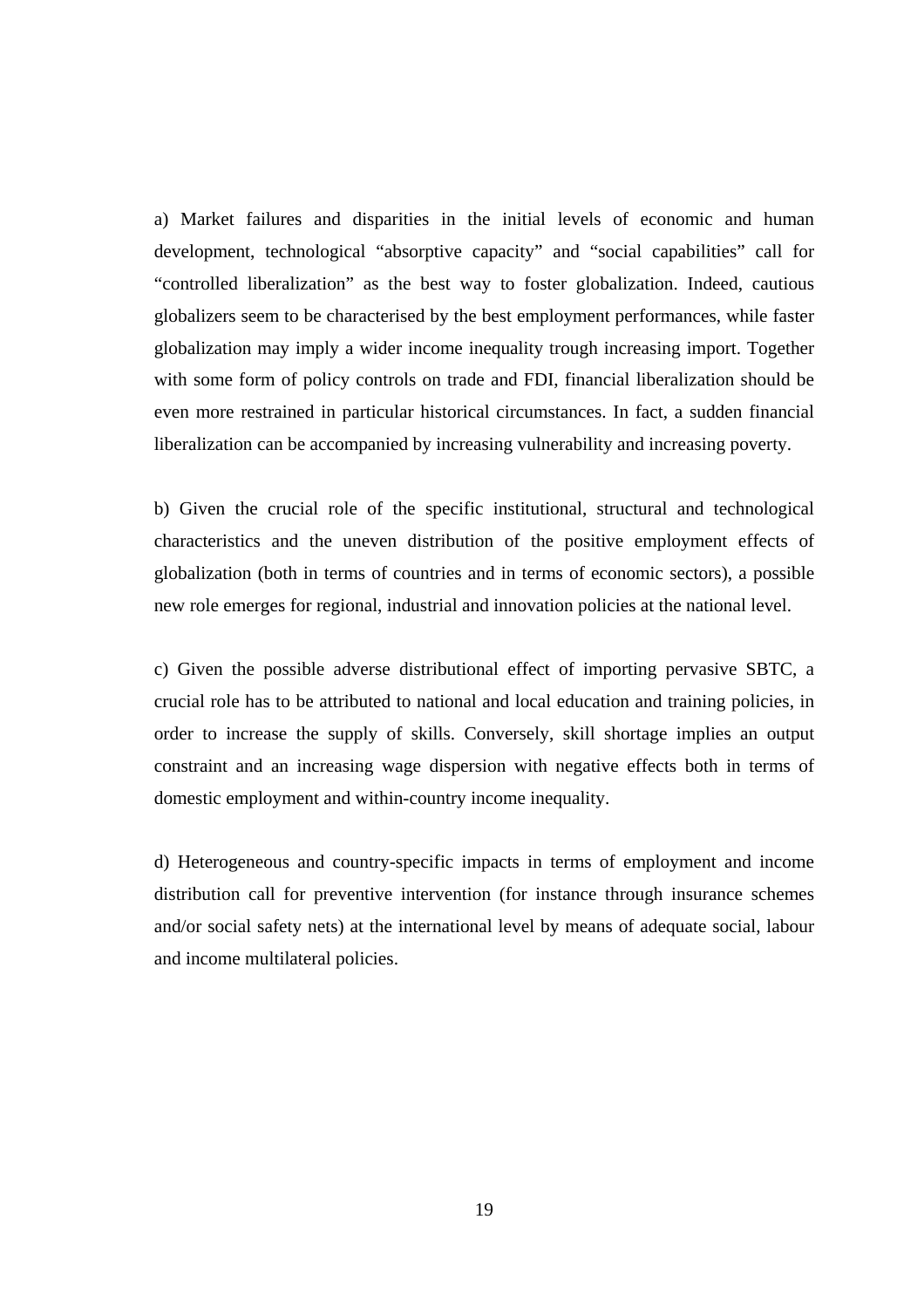### **References**

- Abramovitz, M. (1986), "Catching-up, Forging Ahead and Falling Behind", *Journal of Economic History*, vol.46, pp.385-406.

- Abramovitz, M. (1989),, *Thinking about Growth*, Cambridge University Press, Cambridge.

- Acemoglu, D. (1998), Why do New Technologies Complement Skills? Directed Technical Change and Wage Inequality, *Quarterly Journal of Economics*, vol. 113, pp. 1055-89.

- Aitken, B. and A. Harrison (1999), Do Domestic Firms Benefit from Direct Foreign Investment? Evidence from Venezuela, *American Economic Review,* vol. 89, pp. 605- 18.

- Barba Navaretti, G., Soloaga, I. and W. Takacs (1998), When Vintage Technology Makes Sense. Matching Imports to Skills, in *Working Paper World Bank*, n.1923, Washington D.C. 1998.

- Basu, S. and D.N. Weil (1998), Appropriate Technology and Growth, *Quarterly Journal of Economics*, vol. 113, pp.1025-1054.

- Bayoumi, T., Coe D.T. and E. Helpman, (1999), R&D Spillovers and Global Growth, in *Journal of International Economics,* vol. 47, pp.399-428.

- Berg J. and L. Taylor (2001), External Liberalization, Economic Performance, and Social Policy, in Lance Taylor (ed.), *External Liberalization, Economic Performance, and Social Policy*, Oxford University Press, Oxford, pp. 11-55.

- Berman, E. and Machin, S. (2000), Skill-biased Technology Transfer around the World*, Oxford Review of Economic Policy*, vol.16, pp.12-22.

- Berman, E. and Machin, S. (2004), Globalization, Skill-Biased Technological Change and Labour Demand, in Lee, E. and M. Vivarelli (eds.), *Understanding Globalization, Employment and Poverty Reduction,* Palgrave Macmillan, New York, pp. 39-66..

- Bhagwati, J. and T.S. Srinivasan, (2002), "Trade and Poverty in the Poor Countries", *American Economic Review Papers and Proceedings,* 92(2): 180-3.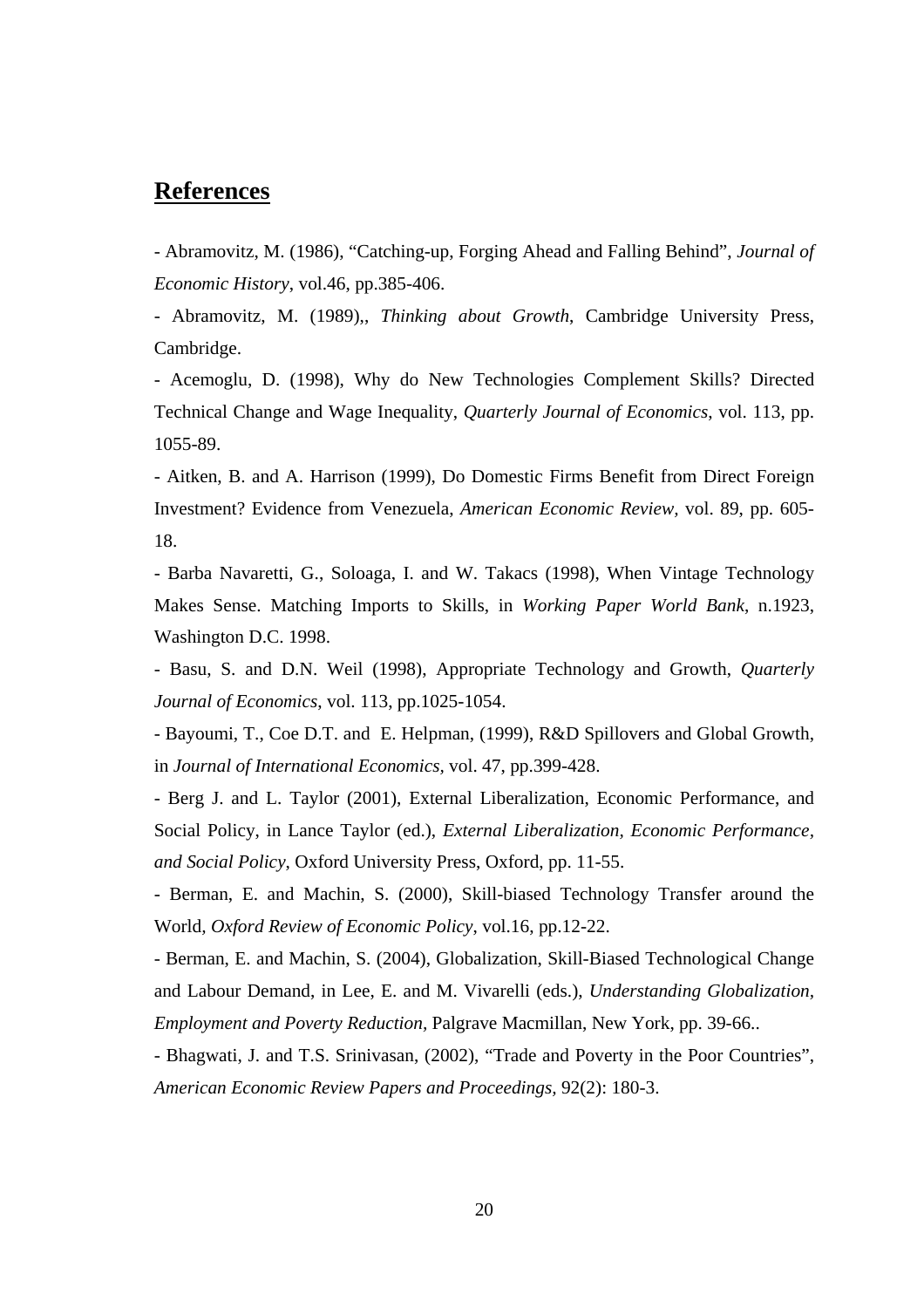- Birchenall, J.A., (2001), Income Distribution, Human Capital and Economic Growth in Colombia, *Journal of Development Economics*, vol. 66, pp.271-287.

- Bowles, Samuel (2001), A Future for Labor in the Global Economy, *TIPS Working Paper*, n.1, Trade and Industrial Policy Secretariat.

- Cimoli, M. and G. Dosi (1995), *Technological Paradigms, Patterns of Learning and Development: An Introductory Roadmap*, in "Journal of Evolutionary Economics", vol 5, pp.243-268.

- Cimoli, M. and Katz, J. (2003), "Structural Reforms, Technological Gaps and Economic Development: a Latin American Perspective", *Industrial and Corporate Change*, vol.12, pp.387-411.

- Coe D.T., Helpman E. and A.W. Hoffmaister, (1997), North-South R&D Spillovers, Economic *Journal*, vol 107, pp.134-149.

- Collier, P. and Dollar, D. (2002), *Globalization, Growth, and Poverty: Building an Inclusive World Economy*, World Bank Policy Research Report, Oxford University Press, Oxford.

- Cornia, G. A. (2004), Trade Liberalization, Foreign Direct Investment and Income Inequality, in Lee, E. and M. Vivarelli (eds.), *Understanding Globalization, Employment and Poverty Reduction,* Palgrave Macmillan, New York, pp. 169-208..

- Davis, Donald R. (1996), Trade Liberalization and Income Distribution, *NBER Working Paper no. 5693*, National Bureau of Economic Research, Cambridge (Mass.).

- Dollar D. and Kraay, A. (2001a), Growth is Good for the Poor*, mimeo*, Development Research Group, The World Bank, Washington, March.

- Dollar D. and Kraay, A. (2001b), Trade, Growth and Poverty*, mimeo*, Development Research Group, The World Bank, Washington, June.

- Dosi, G., Pavitt, K. and Soete, L. (1990), *The Economics of Technical Change and International Trade*, New York University Press, New York.

- Easterly, W. (2001), "The Lost Decades: Developing Countries' Stagnation in Spite of Policy Reforms 1980-1998", *Journal of Economic Growth*, vol.6, pp.135-157.

- Eaton J. and S.S. Kortum, (2001), Trade in Capital Goods, *European Economic Review*, vol. 45, pp. 1195-1235.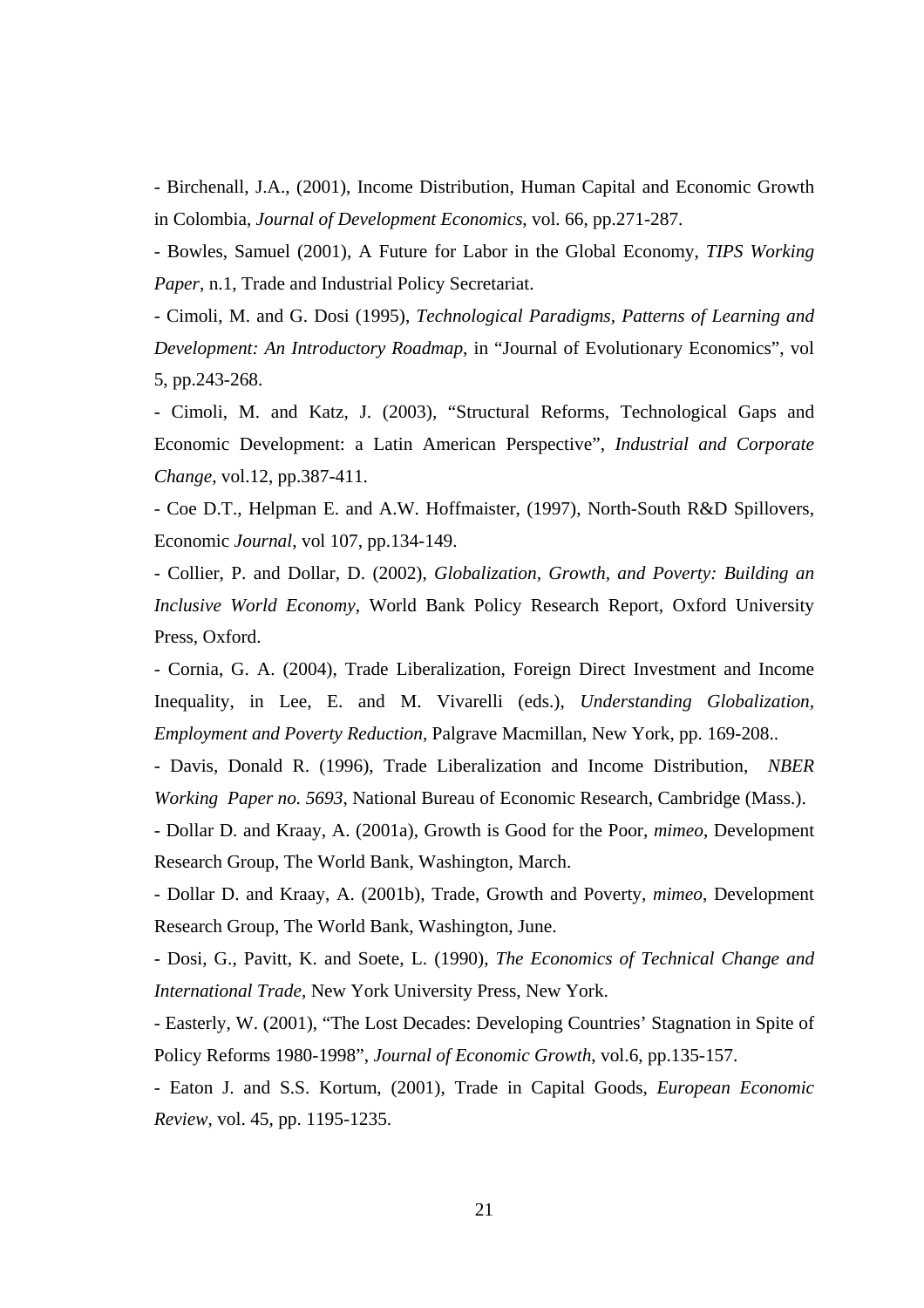- Edwards, S. (1997), Trade Policy, Growth and Income Distribution, *American Economic Review Papers and Proceedings*, vol.87, pp. 205-10.

- Fagerberg, J. (1988), International Competitiveness, *The Economic Journal*, vol.98, pp. 355-374.

- Fagerberg, J. (1994), Technology and International Differences in Growth Rates, *Journal of Economic Literature,* vol. 32, pp. 1147-75.

- Feenstra, R.C. and Hanson G.H. (1996), Foreign Investment, Outsourcing, and Relative Wages, in R.C. Feenstra, G.M. Grossman and D.A. Irwin (eds.), *Political Economy of Trade Policy: Essays in Honor of Jagdish Bhagwati*, MIT Press, Cambridge (Mass.), pp. 89-127.

- Feenstra, Robert C. and Gordon H. Hanson (1997), Foreign Direct Investment and Relative Wages: Evidence from Mexico's Maquiladoras, *Journal of International Economics*, vol. 42, pp. 371-93.

- Findlay, R. (1978), Relative Backwardness, Direct Foreign Investment and Transfer of Technology: A Simple Dynamic Model, *Quarterly Journal of Economics*, vol. 92, pp. 1-16.

- Figini, P. and E. Santarelli (2005), Openness, Economic Reforms, and Poverty: Globalization in the Developing Countries, *Journal of Developing Areas*, forthcoming.

- Fosu, A. (2004), The Social Impact of Globalization: The Scope for National Policies, in Lee, E. and M. Vivarelli (eds.), *Understanding Globalization, Employment and Poverty Reduction,* Palgrave Macmillan, New York, pp. 327-48.

- Ghose, A. K. (2000), Trade Liberalization and Manufacturing Employment, *ILO Employment Paper* 2000/3, International Labour Office, Geneva.

- Ghose, A. K. (2003), *Jobs and Incomes in a Globalizing World*, International Labour Office, Geneva.

- Gros, J.B. (2004), Labour Demand of Developing Countries in a Decade of Globalization: A Statistical Insight, in Lee, E. and M. Vivarelli (eds.), *Understanding Globalization, Employment and Poverty Reduction,* Palgrave Macmillan, New York, pp. 107-39.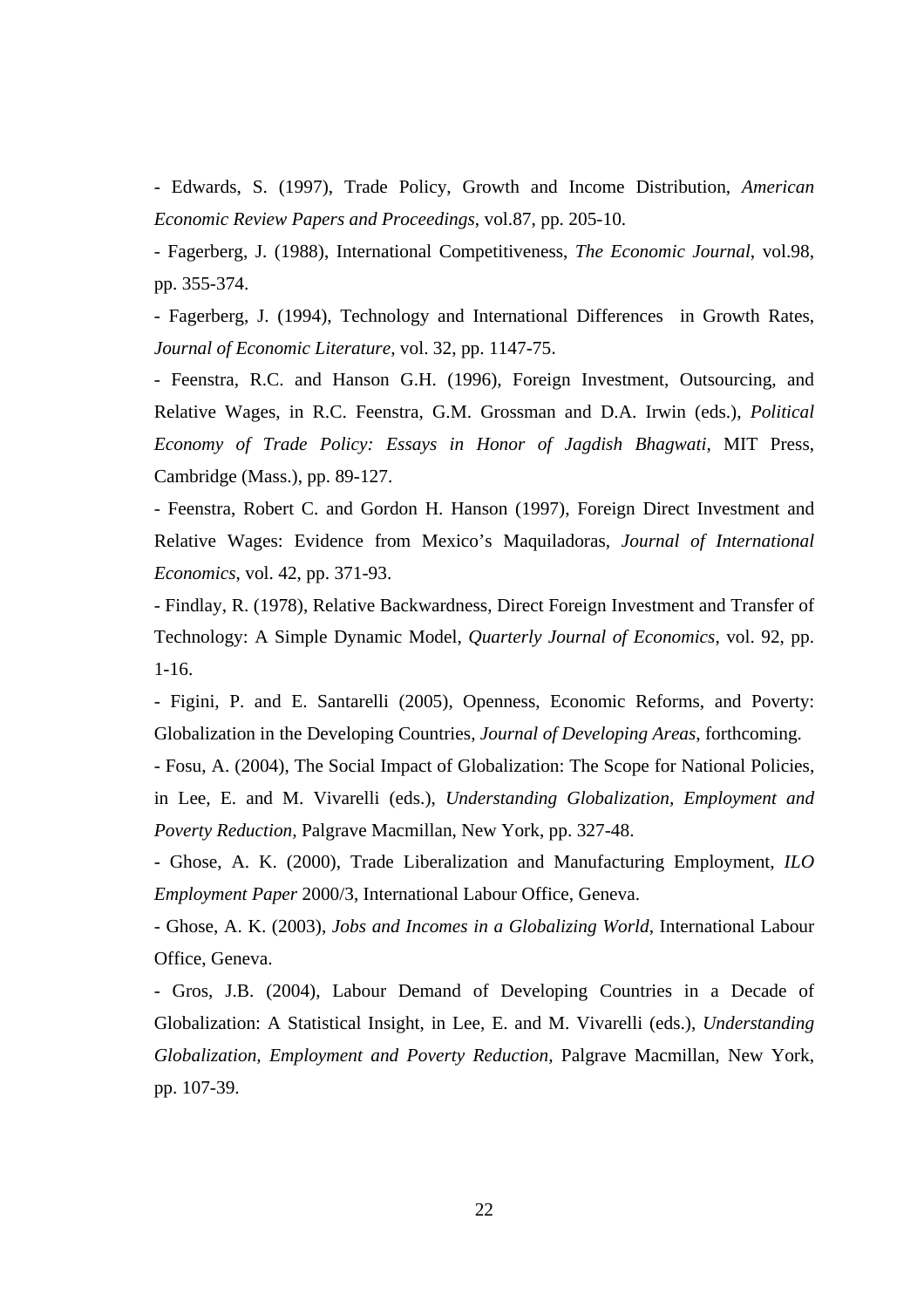- Grossman, G.M. and Helpman, E. (1991), *Innovation and Growth in the Global Economy*, MIT Press, Cambridge (Mass.).

- Haddad, M. and A. Harrison (1993), Are there Positive Spillovers from Direct Foreign Investment, *Journal of Development Economics*, vol. 42, pp.51-74.

- Higgins, Matthew and Jeffrey G. Williamson (1999), Explaining Inequality the World Round: Cohort Size, Kuznets Curves, and Openness, *NBER Working Paper no. 7224*, National Bureau of Economic Research, Cambridge (Mass.).

- Kaminsky, G.L. and Schmukler, S.L. (2003), Short-run Pain, Long-run Gain: the Effects of Financial Liberalization, *NBER Working Paper No. 9787*, National Bureau of Economic Research, Cambridge (Mass.).

- Kathuria, V. (2001), Foreign Firms and Technology Transfer Knowledge Spillovers to Indian Manufacturing Firms: A Stochastic Frontier Analysis, *Applied Economics*, vol 33, pp.625-642.

- Kinoshita, Y. (2000), R&D and Technology Spillovers via FDI: Innovation and Absorptive Capacity, in *William Davidson Institute Working Paper Series*, 349, William Davidson Institute at the University of Michigan Business School, Ann Arbor, 2000.

- ILO (2002), "Trade Liberalization and Employment: An Update of the Paper Presented at 282<sup>nd</sup> (November 2001) Session of the Governing Body", *International Labour Office* GB.283/WP/SDG/1.

- Lall S. (2004), , *The Employment Impact of Globalization in Developing Countries*, in Lee, E. and M. Vivarelli (eds.), *Understanding Globalization, Employment and Poverty Reduction,* Palgrave Macmillan, New York, pp. 73-101.

- Langmore, J. (2004), International Strategy for Decent Work, in Lee, E. and M. Vivarelli (eds.), *Understanding Globalization, Employment and Poverty Reduction,*  Palgrave Macmillan, New York, pp. 349-754.

- Lee, E. (1996), "Globalization and Employment: Is Anxiety Justified?", *International Labour Review*, 135 (5): 485-97.

- Lee, E. (1998), *The Asian Financial Crisis: The Challenge for Social Policy*, International Labour Office, Geneva.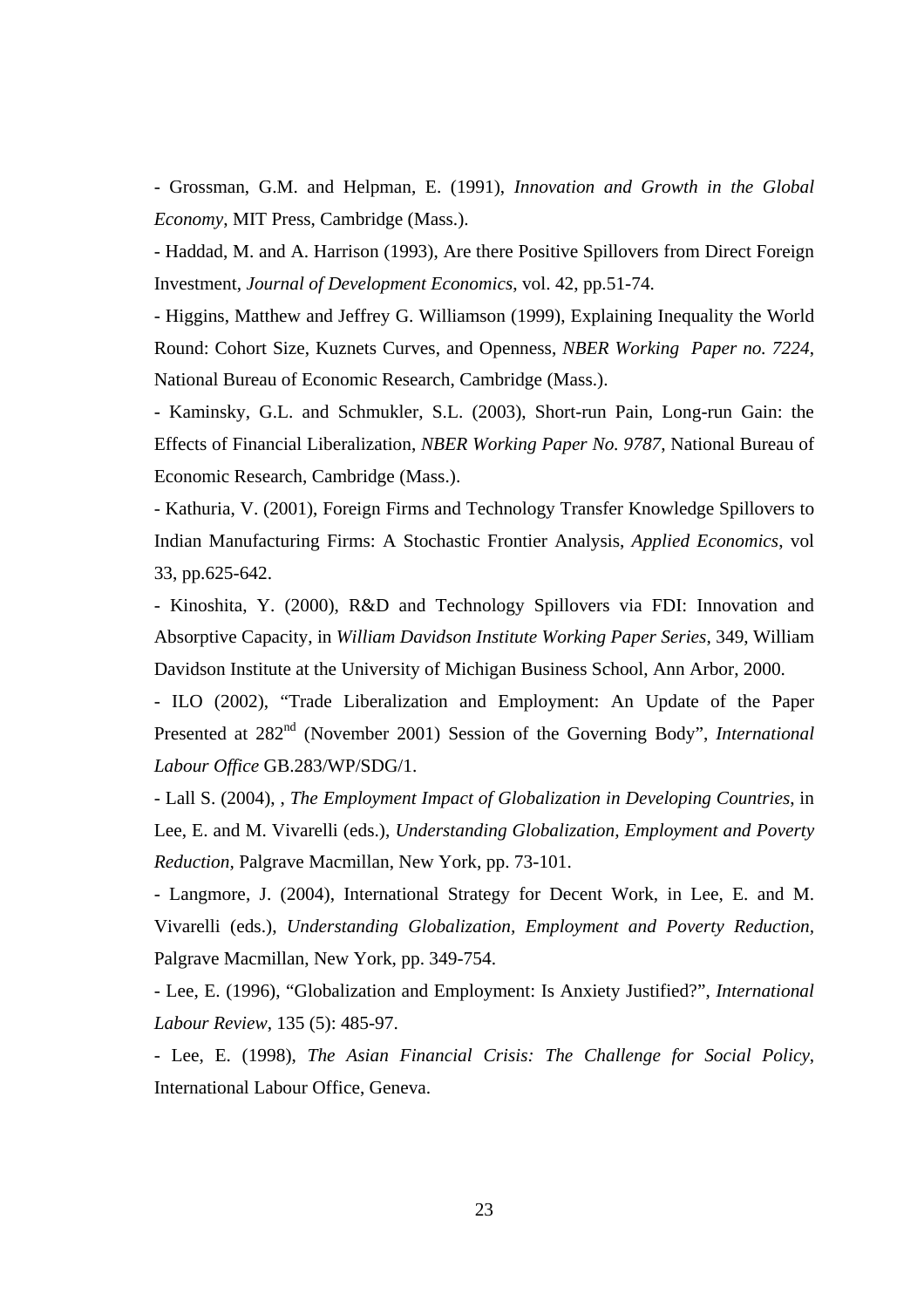- Lee, E. (2000), "Globalization and Employment: the New Policy Agenda", *Development*, vol.43, pp.18-20.

- Lee, E and M. Vivarelli (eds.) (2004), *Understanding Globalization, Employment and Poverty Reduction,* Palgrave Macmillan, New York.

- Levinsohn, J. (1999), "Employment Responses to International Liberalization in Chile", *Journal of International Economics*, 47 (2): 321-44.

- Matusz, S. J. and D. Tarr, (1999), Adjusting to Trade Policy Reform, World Bank Working Paper on International Economics, Trade, Capital Flows, n. 2141, World Bank, Washington D.C.

- Mazumdar, J. (2001), Imported Machinery and Growth in LDCs, *Journal of Development Economics*, vol. 65, pp.209-224.

- Milanovic, B. (2002a), Can We Discern the Effect of Globalization on Income Distribution? Evidence from Household Budget Surveys, *World Bank Policy Research Working Paper No. 2876*.

- Milanovic, B. (2002b), The Ricardian Vice: Why Sala-i-Martin Calculations of World Income Inequality Cannot be Right, World Bank, Development Research Group, *mimeo*.

- Milanovic, B. (2003), The Two Faces Of Globalization: Against Globalization as We Know it, Development and Comp Systems, *Economics Working Paper Archive at WUSTL No. 0303007*.

- Montobbio, F. and F. Rampa (2005), The Impact of Technology and Structural Change on Export Performance in Nine Developing Countries, *World Development,* vol 33, pp. 527-547.

- O'Connor, D. and M. R. Lunati (1999), Economic Opening and the Demand for Skills in Developing Countries: A Review of Theory and Evidence, *OECD Development Centre Technical Papers no. 149*, OECD, Paris.

- Orbeta, A. (2002), "Globalization and Employment: The Impact of Trade on Employment Level and Structure in the Philippines", Discussion Paper Series (4), Philippine Institute for Development Studies.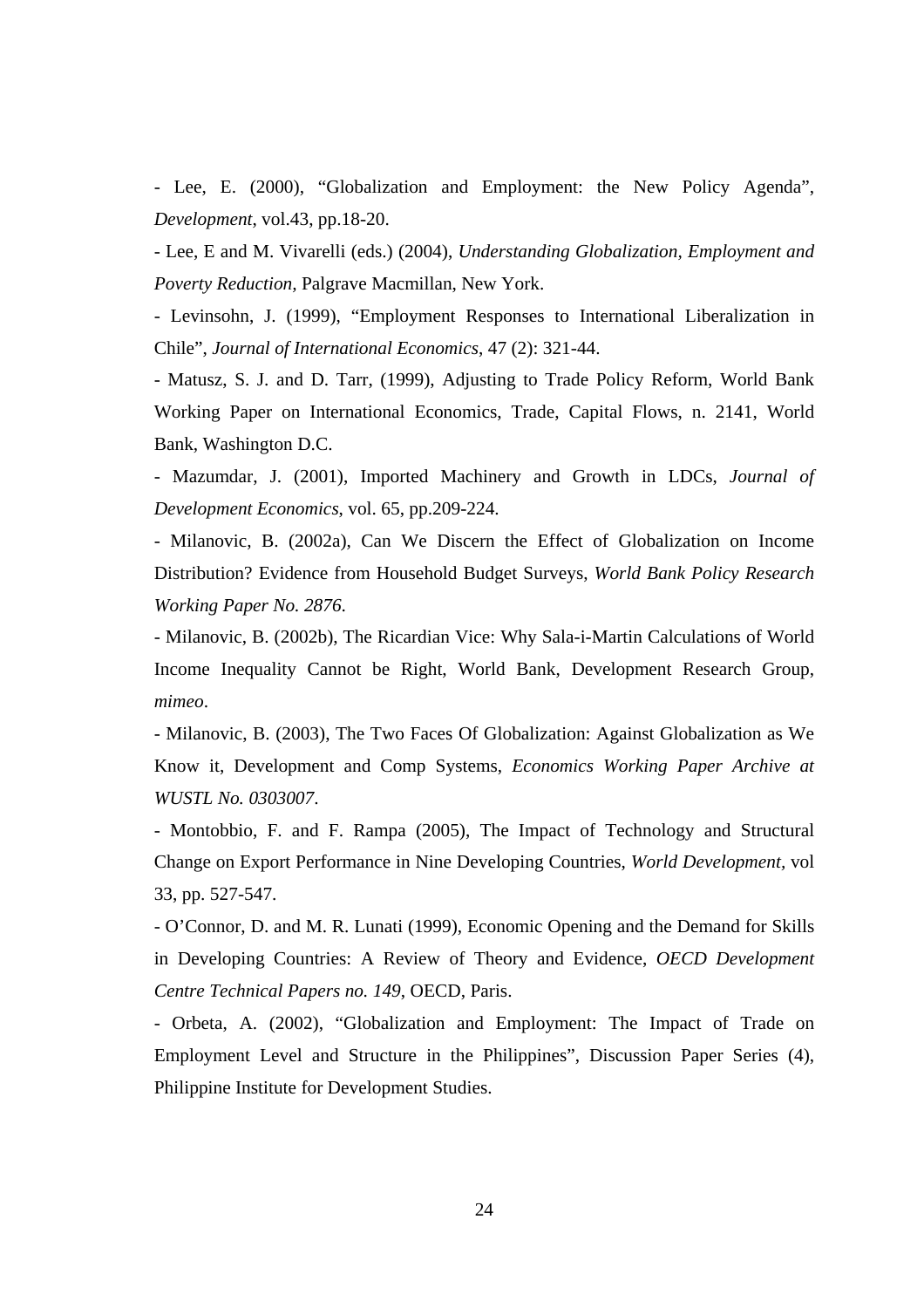- Pavcnik, N., Blom, A., Goldberg, P. and Schady, N. (2003) Trade Liberalization and Labor Market Adjustment in Brazil." *World Bank Working Paper*, n.. 2982*,* World Bank, Washington D.C.

- Perez, C. (1983), "Structural Change and the Assimilation of New Technologies in the Economic and Social System", *Futures*, vol.15, pp.357-375.

- Piva, M. (2003), "The Impact of Technology Transfer on Employment and Income Distribution in Developing Countries: a Survey of Theoretical Models and Empirical Studies", *International Labour Office, Policy Integration Department, International Policy Group,* Working Paper n.15, Geneva.

- Rama, M. (1994), "The Labour Market and Trade Reform in Manufacturing", in Michaell Connolly and Jaime de Melo, eds., *Essays on the Effects of Protectionism on a Small Country: the Case of Uruguay*, The World Bank, Washington D.C.

- Ravallion, M. (2001), "Growth, Inequality and Poverty: Looking Beyond Averages", *World Development*, 29(11): 1803-1815.

- Rawski, T. G. (2002), Recent Developments in China's Labor Economy, *International Labour Office, Policy Integration Department, International Policy Group,* Working Paper n.11, Geneva.

- Reddy, S. (2004), Globalization, Labour Markets and Social Outcomes in Developing Countries, in Lee, E. and M. Vivarelli (eds.), *Understanding Globalization, Employment and Poverty Reduction,* Palgrave Macmillan, New York, pp. 309-26..

- Reddy, S.G. and Pogge, T.W. (2002), How Not to Count the Poor, Department of Economics, Barnard College, Columbia University, *mimeo*.

- Revenga, A. (1997), "Employment and Wage Effects of Trade Liberalization: the Case of Mexican Manufacturing", *Journal of Labour Economics*, 15 (3): S20-S43.

- Robbins, D. J. (1996), HOS Hits Facts: Facts Win; Evidence on Trade and Wages in the Developing World, *Development Discussion Paper no. 557*, Harvard Institute for International Development, Harvard University, Cambridge (Mass.).

- Robbins, D.J. (2002), The Impact of Trade Liberalization Upon Inequality in Developing Countries: A Review of Theory and Evidence, *International Labour Office,*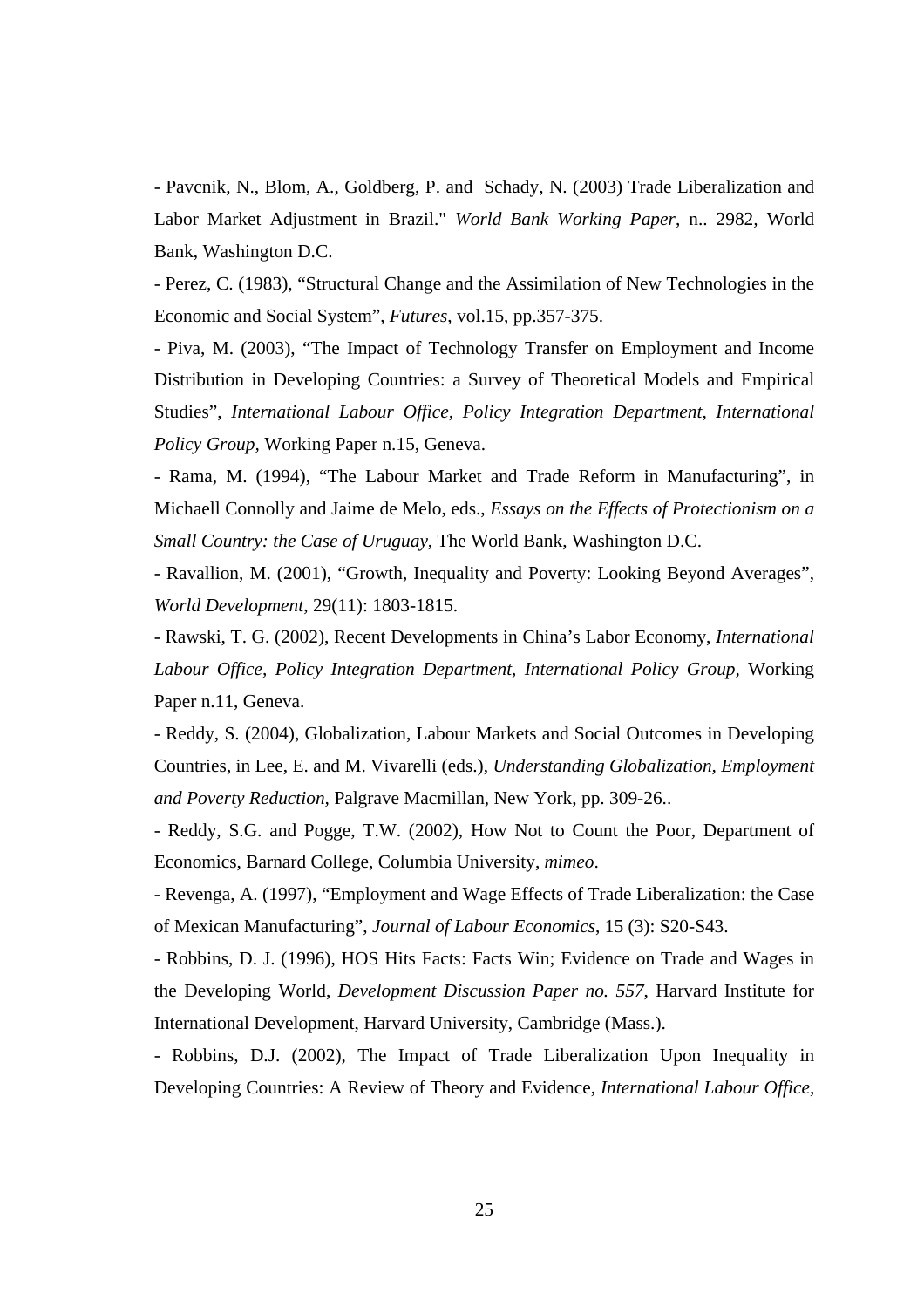*Policy Integration Department, International Policy Group,* Working Paper n.13, Geneva.

- Rodriguez, F. and D. Rodrik (1999), Trade Policy and Economic Growth: a Skeptic's Guide to the Cross-national Evidence*, NBER Working Paper*, No. 7081, Cambridge (Mass.).

- Rodrik, D. (2000), Comments on 'Trade, Growth and Poverty' by D.Dollar and A.Kraay*,* Cambridge (Mass.), Harvard University, *mimeo*.

- Saggi, K. (1999), Foreign Direct Investment, Licensing, and Incentives for Innovation, *Review of International Economics*, vol. 7, pp.699-714.

- Sala-i-Martin, X. (2002), The Disturbing "Rise" of Global Income Inequality, *NBER Working Paper No. 8904*, National Bureau of Economic Research, Cambridge (Mass.).

- Santarelli, E. and P. Figini (2004), Does Globalization Reduce Poverty? Some Empirical Evidence for the Developing Countries, in Lee, E. and M. Vivarelli (eds.), *Understanding Globalization, Employment and Poverty Reduction,* Palgrave Macmillan, New York, pp. 247-303.

- Shafaeddin, M. (2005), *Trade Policy at the Crossroads: The Recent Experience of Developing Countries,* Palgrave Macmillan, New York.

- Spiezia, V. (2004), Trade, Foreign Direct Investment and Employment: Some Empirical Evidence, in Lee, E. and M. Vivarelli (eds.), *Understanding Globalization, Employment and Poverty Reduction,* Palgrave Macmillan, New York, pp. 143-63..

- Spilimbergo, Antonio, Juan Luis Londono and Miguel Székely (1999), Income Distribution, Factor Endowments, and Trade Openness, *Journal of Development Economics*, vol. 59, pp. 77-101.

- Stiglitz, J.E. (2002), *Globalization and its Discontents*, New York: W.W. Norton & Company.

- Stolper, W.F. and P.A. Samuelson (1941), Protection and Real Wages, *Review of Economic Studies*, vol. 9, pp.58-73.

- Targetti, F. and A. Foti (1997), , Growth and Productivity: A Model of Cumulative Growth and Catching Up, Cambridge Journal of Economics, vol. 21, pp.27-43.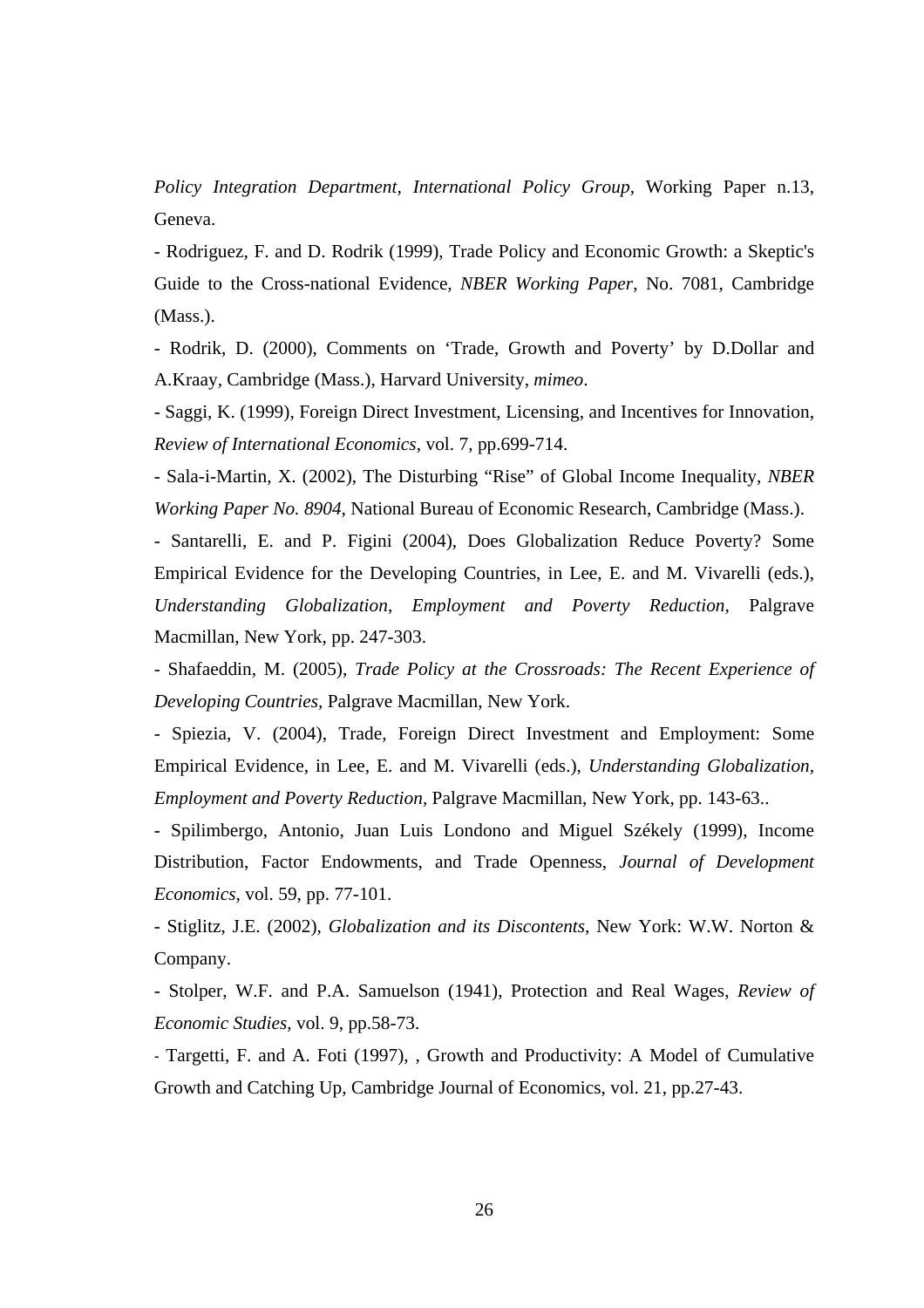- Taylor, L. (2004), External Liberalization in Asia, Post-Socialist Europe and Brazil, in Lee, E. and M. Vivarelli (eds.), *Understanding Globalization, Employment and Poverty Reduction,* Palgrave Macmillan, New York, pp. 13-34..

- UNCTAD (2002), *The Least Developed Countries Report 2002: Escaping the Poverty Trap*, United Nations, New York and Geneva.

- UNIDO (2002) *Industrial Development Report 2002/2003*, Vienna: UNIDO.

- Verspagen, B. and Wakelin, K. (1997), "Trade and Technology from a Schumpeterian Perspective", *International Review of Applied Economics*, vol.11, pp.181-194.

- Vivarelli, M. (2004), *Globalization, Skills and Within Country Income Inequality in Developing Countries*, in Lee, E. and M. Vivarelli (eds.), *Understanding Globalization, Employment and Poverty Reduction,* Palgrave Macmillan, New York, pp. 211-243.

- Wang, J. Y. and M. Blomstrom (1992), Foreign Investment and Technology Transfer: A Simple Model, *European Economic Review*, vol. 36, pp. 137-55.

- Winters, A.L. (2000), "Trade, Trade Policy and Poverty: What Are the Links"*,* London, *CEPR Discussion Paper,* No. 2382.

- Winters, L.A., McCulloch, N. and A. McKay (2004), Trade Liberalization and Poverty: The Evidecne So Far, *Journal of Economic Literature*, vol. 42, pp. 72-115.

- Wood, A. (1994), *North-South Trade, Employment and Inequality. Changing Fortunes in a Skill-Driven World*, Clarendon Press, Oxford.

- Wood, A. (1997), Opennesss and Wage Inequality in Developing countries: The Latin American Challenge to East Asian Conventional Wisdom, *The World Bank Economic Review*, vol.11, pp. 33-57.

- Wood, A. and C. Ridao-Cano (1999), Skill, Trade and International Inequality, *Oxford Economic Papers*, vol. 51, pp. 89-119.

- Xu, B. and J. Wang (2000), *Trade, FDI, and International Technology Diffusion*, *Journal of Economic Integration*, vol. 15, pp.585-601.

- Zhu, S. C. and D. Trefler (2001), Ginis in General Equilibrium: Trade, Technology and Southern Inequality, *NBER Working Paper no. 8446*, National Bureau of Economic Research, Cambridge (Mass.).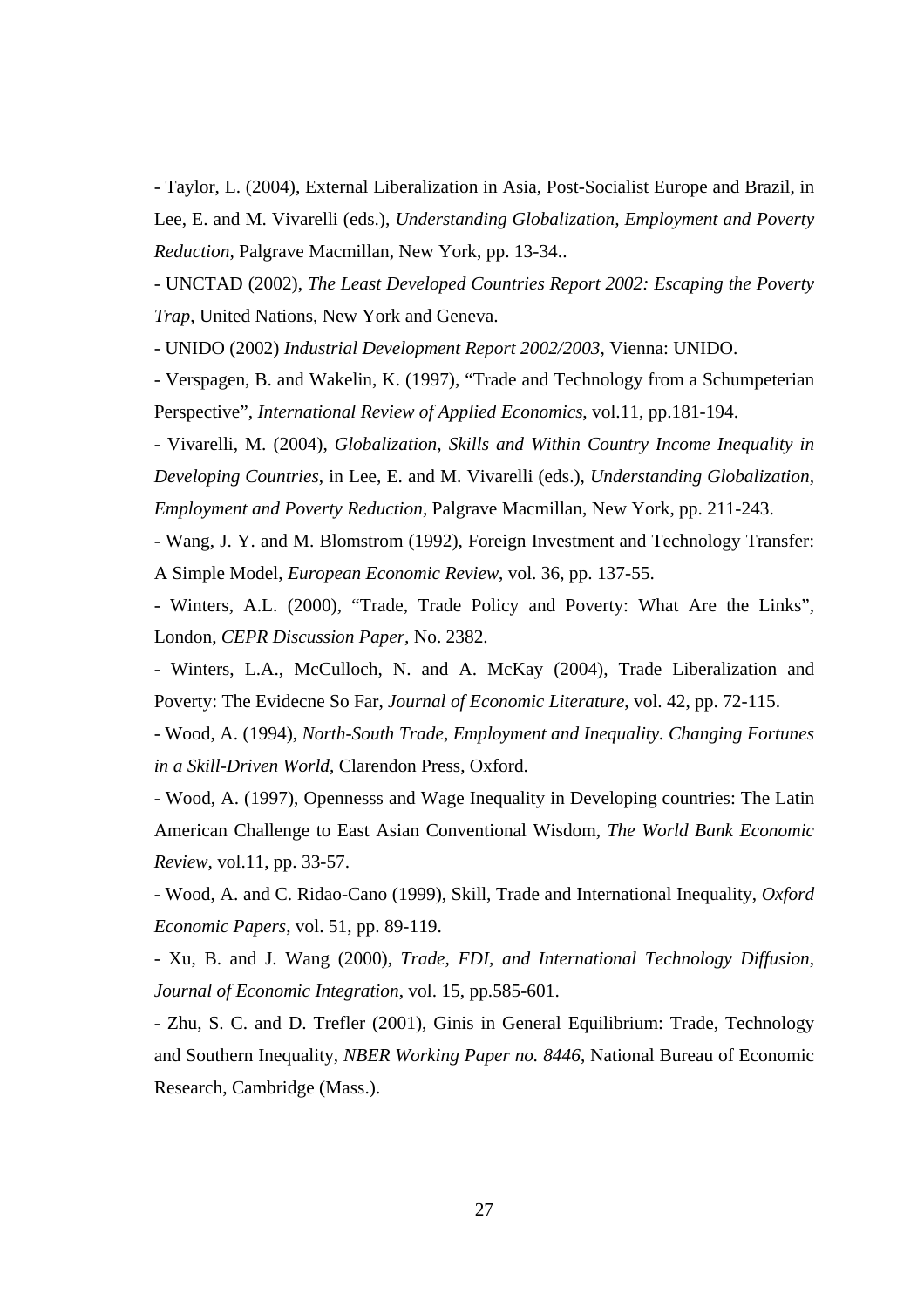### CSGR Working Paper Series

| 175/05 October  | Dunja Speiser and Paul-Simon Handy<br>The State, its Failure and External Intervention in Africa                                                    |
|-----------------|-----------------------------------------------------------------------------------------------------------------------------------------------------|
| 176/05 October  | Dwijen Rangnekar<br>'No pills for poor people? Understanding the Disembowelment of India's<br>Patent Regime.'                                       |
| 177/05 October  | Alexander Macleod<br>'Globalisation, Regionalisation and the Americas - The Free Trade Area of the<br>Americas: Fuelling the 'race to the bottom'?' |
| 178/05 November | Daniel Drache and Marc D. Froese<br>The Global Cultural Commons after Cancun: Identity, Diversity and<br>Citizenship                                |
| 179/05 November | <b>Fuad Aleskerov</b><br>Power indices taking into account agents' preferences                                                                      |
| 180/05 November | Ariel Buira<br>The Bretton Woods Institutions: Governance without Legitimacy?                                                                       |
| 181/05 November | Jan-Erik Lane<br>International Organisation Analysed with the Power Index Method.                                                                   |
| 182/05 November | Claudia M. Fabbri<br>The Constructivist Promise and Regional Integration: An Answer to 'Old' and<br>'New' Puzzles: The South American Case.         |
| 183/05 December | <b>Heribert Dieter</b><br>Bilateral Trade Afreements in the Asia-Pacific: Wise or Foolish Policies?                                                 |
| 184/05 December | Gero Erdmann<br>Hesitant Bedfellows: The German Stiftungen and Party Aid in Africa. Attempt<br>at an Assessment                                     |
| 185/05 December | Nicola Maaser and Stefan Napel<br>Equal Representation in Two-tier Voting Systems                                                                   |
| 186/05 December | Gianluca Grimalda<br>Can Labour Market Rigidity Lead to Economic Efficiency? The Technological<br>Change Link                                       |
| 187/06 January  | Leonardo Ramos<br>Collective political agency in the XXIst century: Civil society in an age of<br>globalization                                     |
| 188/06, January | Mustafizur Rahman and Wasel Bin Shadat<br>NAMA Negotiations in the WTO and Preference Erosion: Concerns of<br>Bangladesh and Other Regional LDCs    |
| 189/06, January | Amrita Dhillon, Javier Garcia-Fronti, Sayantan Ghosal and Marcus Miller<br>Bargaining and Sustainability: The Argentine Debt Swap                   |